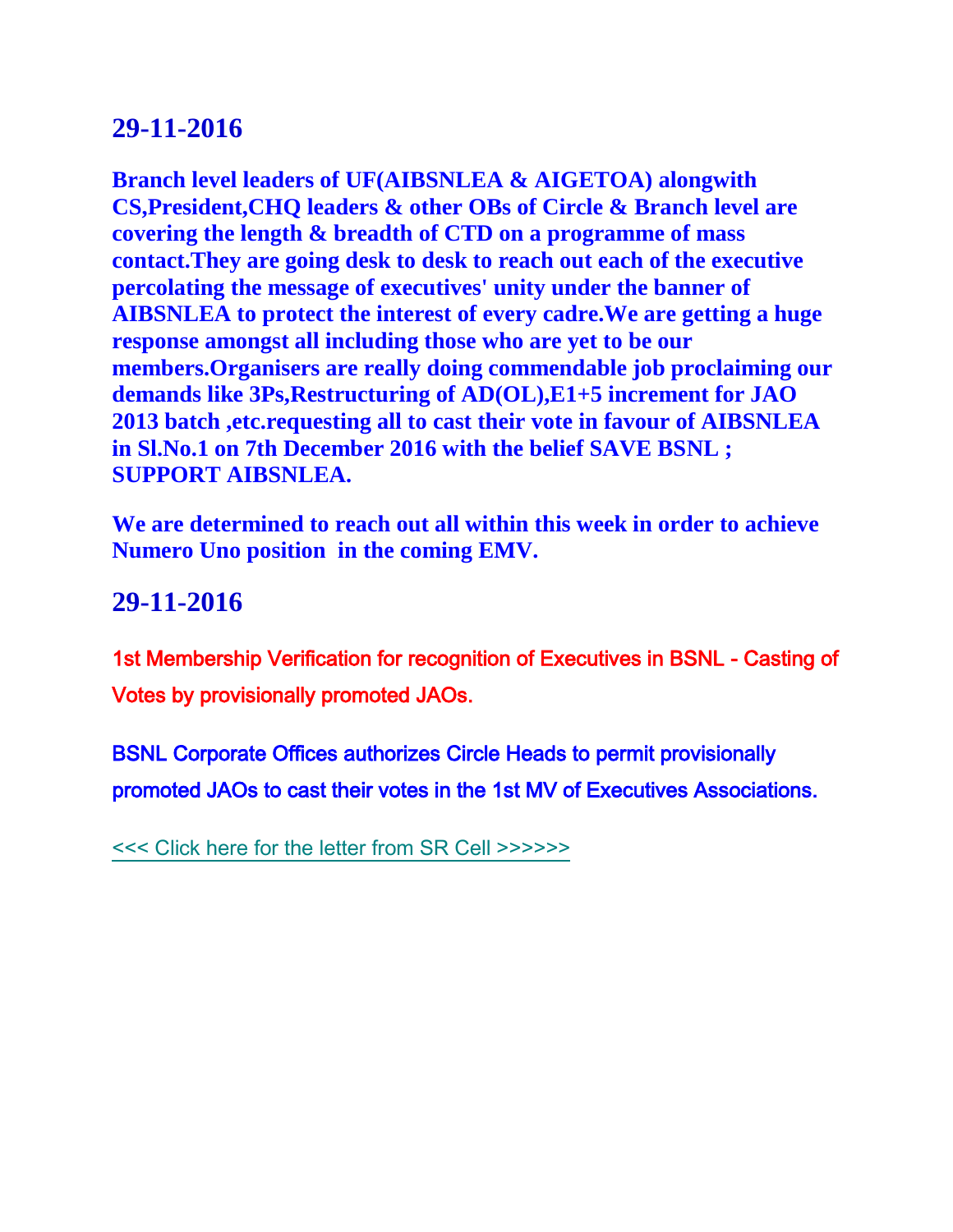# **29-11-2016**

Subsidiary Tower Company:

Unions & Associations of BSNL have decided to go for One Day Strike on 15.12.2016 against the formation of Subsidiary Tower Company. To mobilize the members poster have been designed.

[<<< Click here for the Poster in English >>>>>>](http://www.aibsnleachq.in/STC_poster%20english.jpg) [<<< Click here for the Poster](http://www.aibsnleachq.in/STC_POSTER%20HINDI.jpg)  [in Hindi >>>>>>](http://www.aibsnleachq.in/STC_POSTER%20HINDI.jpg)

## **29-11-2016**

**A Report on the GB meeting on Election campaign of UF of AIBSNLEA & AIGETOA at Telephone Bhavan Kolkata on 28.11.2016**

**A Joint General Body meeting of AIBSNLEA and AIGETOA was held at Telephone Bhawan Kolkata Telephones District at 2.00 pm on 28-11-2016 with huge gathering in a grand manner. Around 750 executives attended. The meeting was presided over by Sri Tridip Chakraborty, President, AIBSNLEA/CTD.**

**CS WB AIBSNLEA Comrade B K Bhattacharjee, President, Comrade Swapan Bose, ACS Com Anirudhha Bose, Adv. CHQ Comrade Basudev Chakraborty, CS CTD AIGETOA Comrade Saikat Das, President Comrade Amit Das, AGS Comrade Deepak Sahoo and veteran leader Comrade Amit Gupta graced the occasion by their precious presence on the dais.**

**All the dignitaries on the dais were felicitated with flower bouquet in the very beginning. Comrade Prahlad Rai inaugurated the manifesto of UF/CTD on the stage.**

**Comrade Saikat Das, Com Deepak Sahoo addressed the gathering by expressing their full support to AIBSNLEA in the forthcoming EMV on 07-12-2016. They reiterated that on AIBSNLEA can fulfill and achieve the demands of BSNL recruited executives.**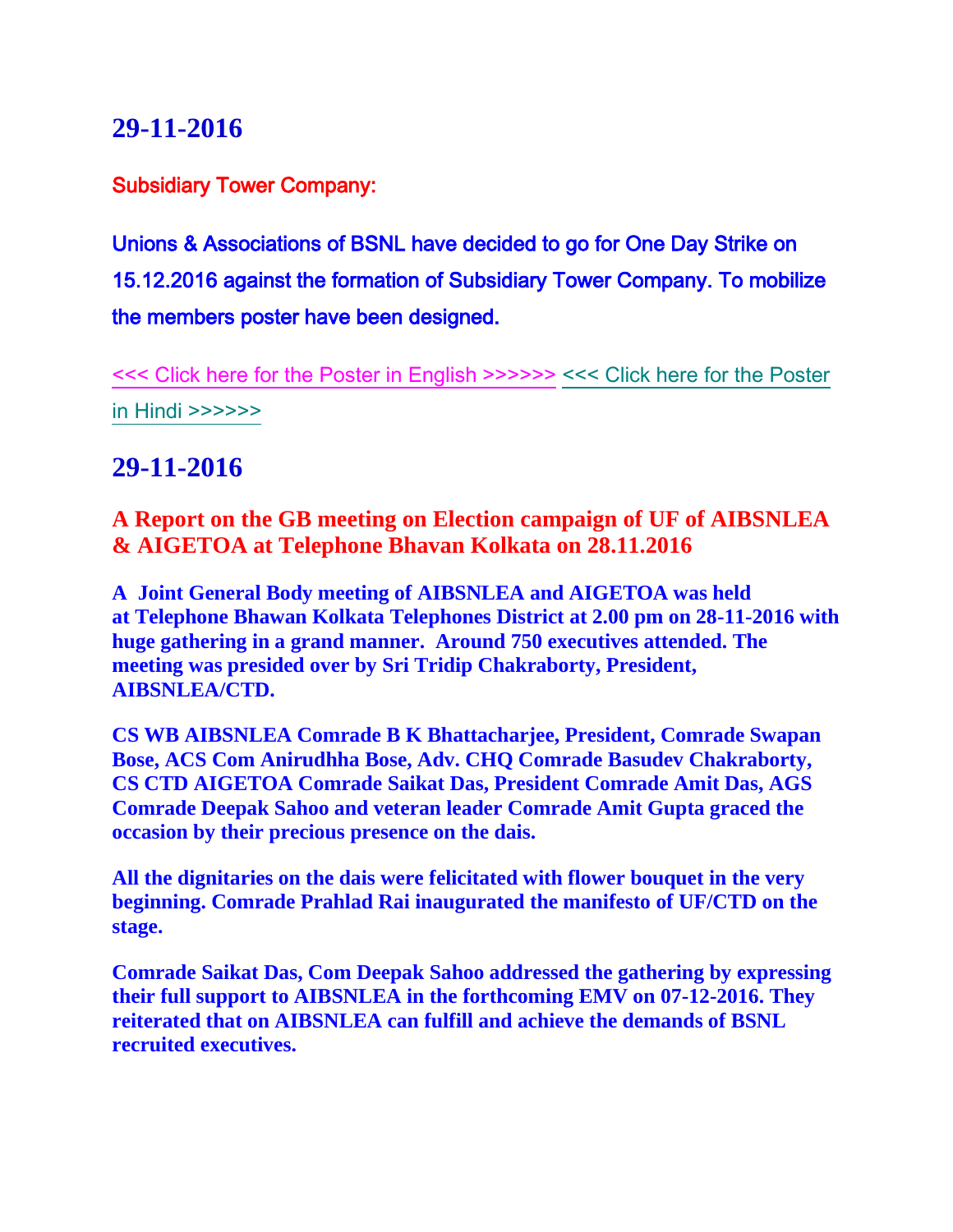**Comrade Prasun kr. Mukhopadhyay, CS CTD & OS (East) CHQ AIBSNLEA delivered his speech. In his short deliberation he discussed about the role of our association and the joint movement with AIGETOA. This is first time the membership verification of BSNL executive to be held on 7thDecember, 2016. Our election manifesto has been prepared and issued today in this historic meeting in Kolkata. He appealed all the members to cast their valuable vote in favour of our beloved association at Serial No. 1 in the ballot paper and become No. 1 executive association on 7thDecember 2016 to fight for scrapping of MTRR, DGM recruitment, replacement of the pay scale of E-1A to E-2, E-2A to E-3 & subsequent up gradation up to E-4 to E-7, implementation of CPSU cadre hierarchy, 30 % superannuation benefit to BR executive. He questioned about the performance of our sister association we have witnessed in the past. Their only achievement is nothing but transfer & posting of their members, promanagement activities like favouring MTRR, DGM recruitment etc. So defeat them to this association in this verification and save BSNL, save the interest of BSNL executive. Because we have achieved 5 increment of JAO 2010 batch, we are fighting for JAO 2013 batch. Above all, we are fighting for 3Ps. Pay, Promotion and Pension. We have settled pension of 37a of BSNL pensioner. If the AIBSNLEA becomes No.1 executive Association, the 3rd PRC and other cadre based issues to be settled. AIBSNLEA will protect the right of all the executive.**

**Comrade Ravi Shil Verma, GS AIGETOA in his address explained needs and effects of MOU between the two associations of AIBSNLEA and AIGETOA. He thanked veteran leader of AIBSNLEA Comrade Amit Gupta for his important role with the formation of MOU in the year 2013. He stressed the needs of struggle and fight jointly with BSNL management for all the issues of our executive irrespective of all executive cadres. He stated that nearly 14,000 votes of AIGETOA will be in favour of AIBSNLEA along with 16,000 votes of AIBSNLEA resulting which we must win in this verification. There is no such force who will counter these two associations. He stated that other sister association is trying to keep away from AIBSNLEA. According to him other association has a desire to bring the verification from management so that they can stop scrapping of MTRR and DGM recruitment, E-2 E-3 pay scale, stay 10 years in the same pay scale of E-3. But now they are afraid that their dream will not be possible if AIGETOA join hands with AIBSNLEA. The role of other sister association is always against future prospect of young executive. Our demand is that there should be no lateral recruitment beyond JTO/JAO. After pay and promotion then they want to block further in the issue of 30 % superannuation benefit to the BR executives. If any achievement comes through hard fought battle of these two associations, they have shared of this as**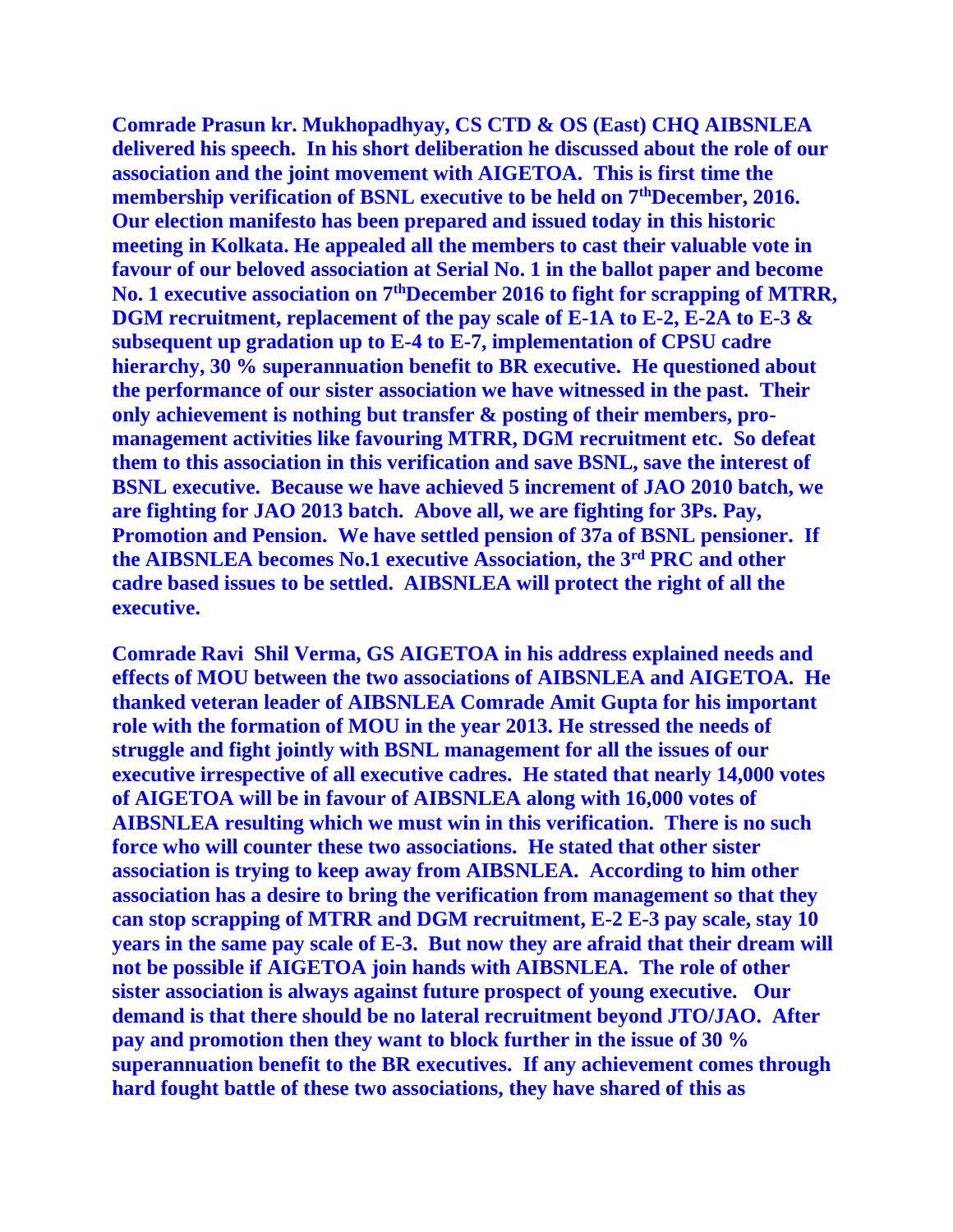**achievement of their own and hence they claimed that all credits to them. Finally he appealed all the executives to cast their vote in favour of AIBSNLEA on 7th December 2016 in Sl . No.1**

**Our beloved GS Comrade Prahlad Rrai of AIBSNLEA during his elaborate deliberation discussed all the issues of BSNL executive. He shared his experience of his long leadership for the struggles in past as well as in present. We have started our campaign for the last 2 months all over the country to all the members for their overwhelming support to be No. 1 executive association in the forthcoming membership verification of BSNL** 

**executive. AIBSNLEA consisting of 10 executive association of BSNL Engg. AFSOA, Civil, Electrical, Architecture, PA/PS, Secretariat, AD(OL). He apprised that at the time of formation of BSNL and after exercise of our absorption BSNL management assured us that executive promotion policy shall implemented in BSNL. But after a lot of struggles and negative approach with the then ITS officers it was achieved in 18-01-2007. All our legitimate issues are not settled for 6-7 years. But EPP is not achieved as per our aspiration. Our demand is that there will be scope of promotion of absorbed Group "B" executive upto the level of DGM after that according to the vacancy. ITS Gr. A absorption is pending till date. 50 % post of group "A" should be filled up from promotee officers. Earlier one JTO got only one promotion during his service and retired from that post. Whereas, one ADET of JTS recruitment was having 7 promotions up to the level of Member of Telecom Commission. After 2008, MTRR came again in 2016. We are opposing MTRR and DGM recruitment. After the verification, management is to sit with the majority executive association on this issue. Our sister association is in favour of the above. We are against any lateral entry above the rank of JTO and JAO. 3 rd PRC is coming, before that our pay scale should be finalized this is our demand. This is a heart burnt issue of our sister association when the BR executives will reach SDE to DE scale after completion of 15 years of service so they are trying to remain in the E-3 scale for the 10 years to be a hindrance to our young executives. Our demand is that E1A to be replaced by E-2 and E2A to be replaced by E-3 and subsequently E-3 to E-4, E-5 to E-6, E-6 to E-7 before 3 rd PRC. He apprised us that he as Circle Secretary of JETA in Rajasthan circle and Shri Amit Gupta Circle Secretary of WB Circle were fighting for pay scale of JTO of Rs. 1640-2900 and achieved. Now our sister association claimed that they have achieved it. Under rule 37-A our pension is now secured but for our BR executives, their 30% superannuation is not settled yet. Before the 3rd PRC 30 % superannuation is to be settled and this should be given effect from 1-1- 2007. 2005, 2010 batch pay anomaly case has been settled. 2007 batch JTOs should be given pay scale of Rs. 22,280/- and their pay scale should be**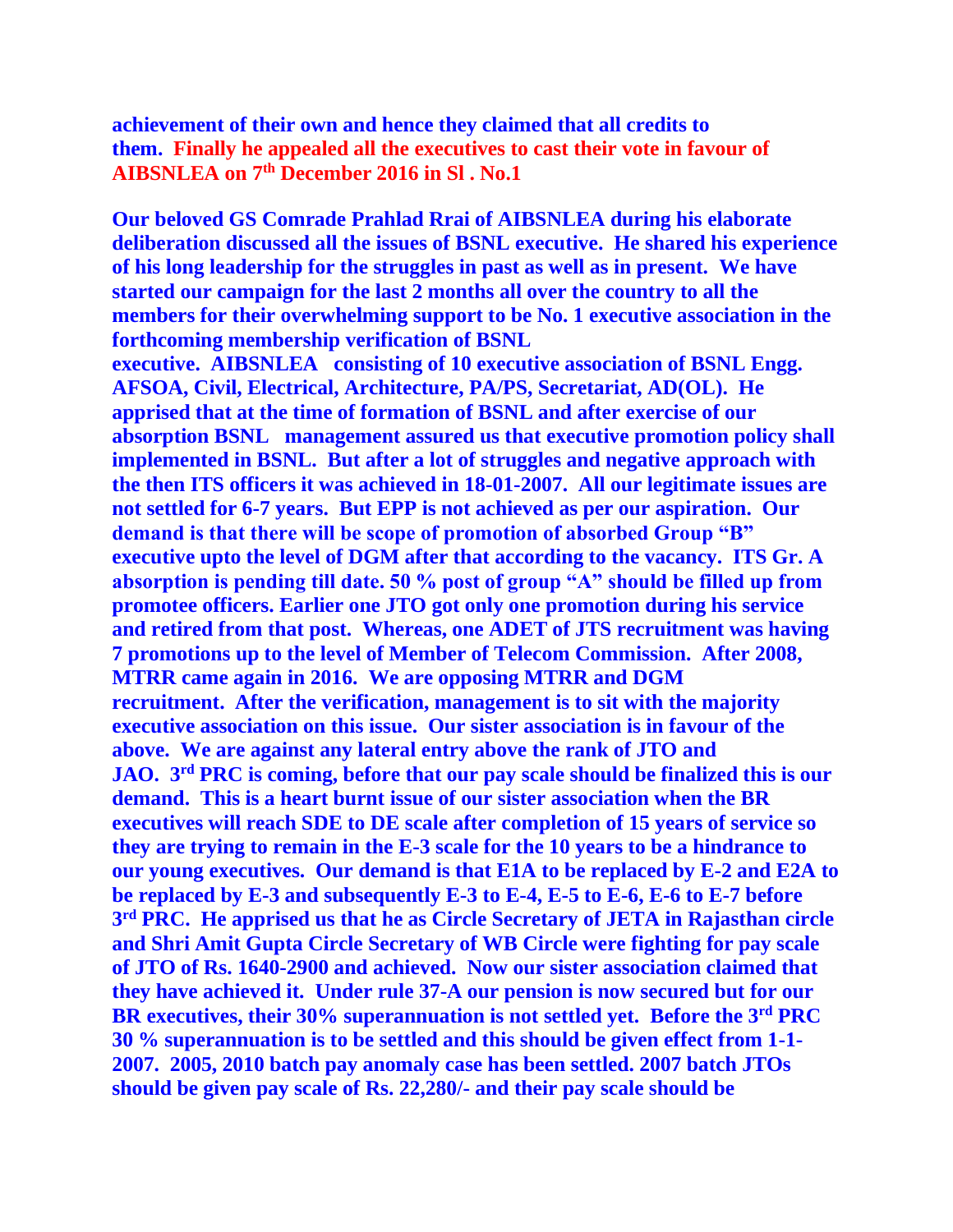**revised. E-1+5 increments to JAO 2013, PA cadre, SDERR, MT Quota diversion to CAO waiting for board approval. All other HR issues lying with BSNL management should be settled before December, 2016. SDE LDCE result postings will be issued after maintaining SC/ST roster. 2000 SDE to DE and 800 AO to CAO DPC is under process. 2700 JTO to SDE, JAO to AO, SDE to EE Civil/Electrical is under process. PPS post has been created. AD (OL) restructuring approval is pending in DoT. 25% Sr. Hindi Translator to be upgraded to JTO scale. GSM with GPRS data facility, mobile handset and 525 plan have been provided. Now their further improvement is under active consideration. In the 3rd PRC BSNL should be considered as a Schedule "A" company. BSNL is the only telecom sector to provide service in remote area of Uttaranchal, Jammu & Kashmir. BSNL has earned operating profit for the last consecutive financial years. And last year, it was Rs. 3800 crores. So pay should be revised in 3rd PRC. It should be extended BSNL pensioner also. This is our responsibility and we have made our presentation to PRC. JAO 2016 batch have got their posting and they are eligible for voting power. Against the wrong policies of BSNL and calling of any agitational programme called by forum, AIBSNLEA always in the forefront. VRS we have opposed it. 65% market share of BSNL broadband service is at present. Rural deficit charges given to BSNL, pension contribution should be on the actual basic pay instead of maximum of pay scale. Subsidiary Tower Company we opposed it. There is a strike on 15th December 2016 on this issue. 54% loss of BSNL has been reduced during the last 4 years. Revenue of BSNL is increasing gradually last year it was Rs. 31,000 Crores. Now we are not a sick company. In the membership verification we must finish at No. 1.**

**Lastly he appealed all the executives of AIBSNLEA and AIGETOA to cast their vote in favour of AIBSNLEA and get the AIBSNLEA No.1 to protect the interest of all the executives. Kolkata is ideal of trade union movement. Again he appealed all the executives to ensure their votes on 7th of December in favor of AIBSNLEA in Sl. No.1**

**The meeting ended with slogan shouting & expressing our faith in UF and win in the EMV.**

## **28-11-2016**

**On 28-11-2016 GS met CGM/CTD alongwith CS,President & AIGETOA leader after GB.They discussed about modalities of EMV in CTD & requested CGM to include newly promoted JAOs of CTD in the Voter list as per BSNL CO**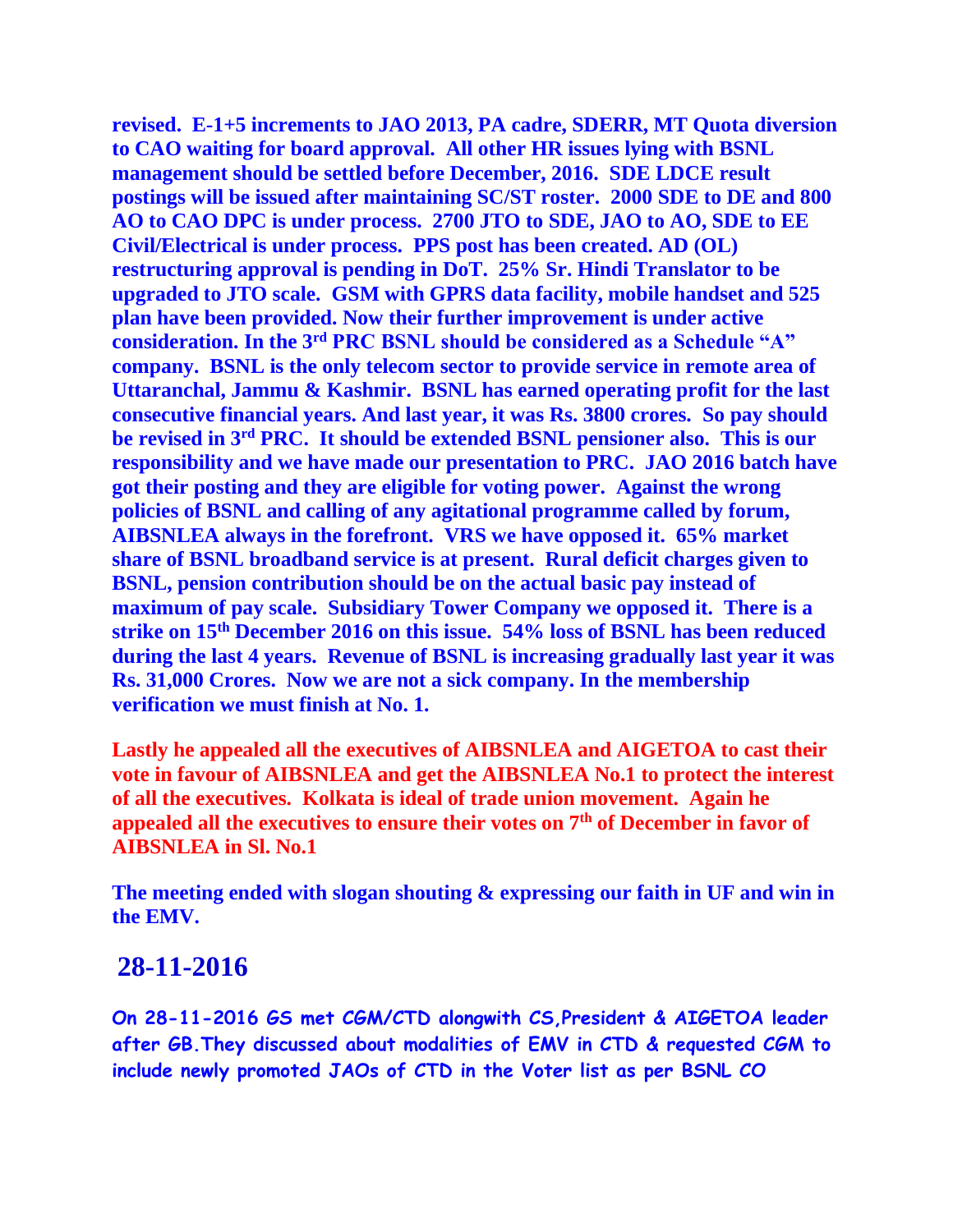**order.CGM informed that their names will be included and they can cast their vote exactly according to the provisions contained in BSNL CO letter.**

# **25-11-2016**

# **A malicious campaign is being spread by that United Forum of AIBSNLEA and AIGETOA is insisting on cascading effect.**

**In this regard, it is informed to all and sundry that United Forum of AIBSNLEA and AIGETOA has insisted on replacement of non standard intermediate pay scales and merging of non-functional SR SDE scale with SDE scale. This would have enabled the smooth resolution of the whole issue as none of the groups would have been at loss.**

**All we have opposed is keeping an executive in E3 scales for 10 years.**

**We have given two suggestions one was for merger of scale...and second was to replace two initial scales of E1A and E2A with E2 and E3 and give promotions as per EPP as and when due...This would have enabled all Executives getting promotions upto E7 Scale and resolution of the crucial pay issue for our young executives. This proposal would have benefited the youngsters as the Intermediate Pay Scales would have been replaced and would have also benefited in their career as they would have got E4 Scale after 10 years of service. The management was also quite supportive of the proposal, however our sister association categorically stated that this proposal is not acceptable to them. They were not even agreeable to changing the scales without disturbing EPP**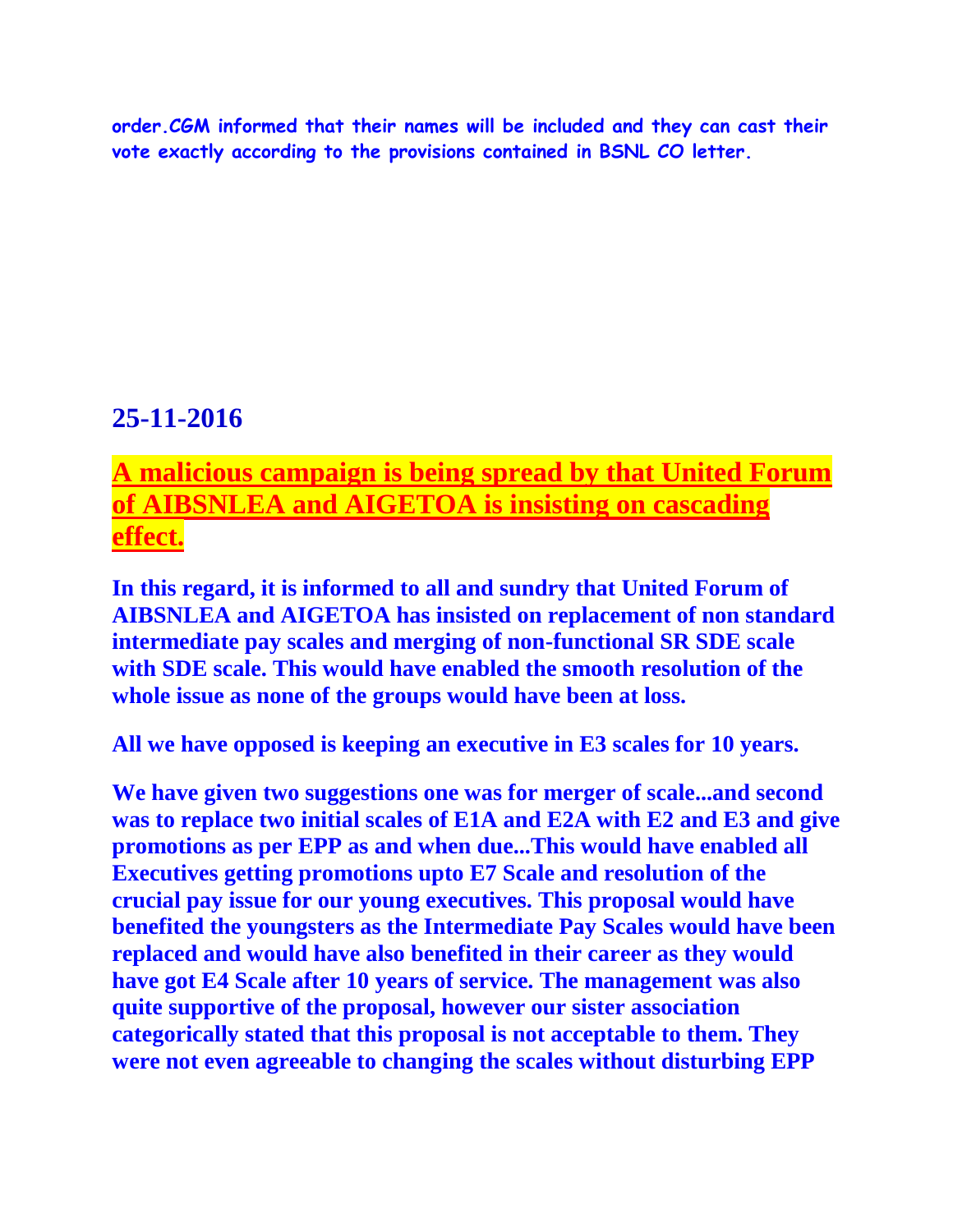**and dealing the anomalies later on as has been done in case of other anomalies related to 2nd PRC.**

**The only thing that was acceptable to them was replacement of scales with changes in EPP by keeping an executive in E3 scales for 10 years or replaces all scales outrightly...**

**CMD BSNL after sensing no breakthrough, directed Establishment Cell to process replacing all scales as he was also not convinced with idea of keeping an executive in a single scale for 10 years.**

**Friends those singing the tunes of calling themselves as messiahs of Youngsters should reply what heartburn they would have faced if our youngsters would have got E4 in 10 years...what loss they would have faced if the five promotions would have been given up to E7.**

**We have always worked with utmost sincerity on the issues. We never have heart burn if our youngsters are getting any benefit. It is a natural process that those coming late in department always benefit and if anybody is having heart burn for that then it is a serious question mark on working of the Association...**

**We request all the executives to not to be misguided by such malice campaigns..we request all to analyse the facts, action of the association, approach on the issues..and then decide...We still wonder who went to DoT and informed AST that E1A and E2A is an Scale decided by cabinet as a part of negotiated settlement and only cabinet can lower the scales..we are very much intrigued who went to AST and told him that replacing initial two scales will result into legal consequences...we still fail to understand that two stalwarts of the saviour association go to DoT and same day proposal is returned but the same gets mention on their website as positive development..after all what was cooking.. ... we leave it for the people to analyse and decide who is doing what...what is the fact...what is hidden..**

**For those who are singing the tunes of themselves being the saviours of youngsters and spreading this mischievous campaign..we would like to**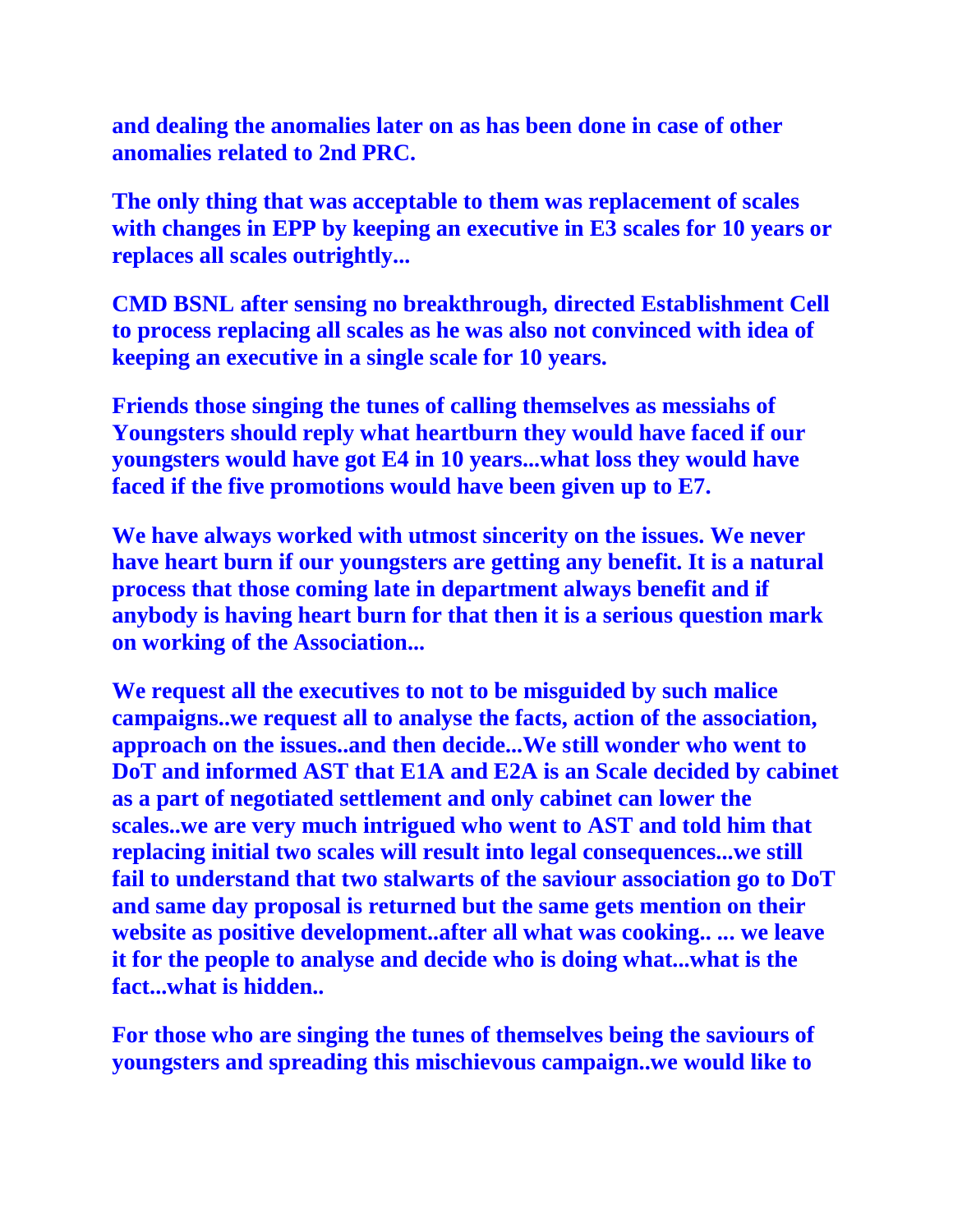**know what is their stand on the most importance issues of PPP...I.e. Pay Promotion and Pension...**

**Their stand on the issues itself tells how much they care about the executives..how much they care about the youngsters :**

**1. They want MT and DGMs from outside...They ask BSNL for infusion of fresh blood...as if the blood of youngsters present in BSNL is not fresh...They say MT RR need not be scrapped and is necessary for BSNL..**

**2. They say they are happy with one promotion...They say they are happy with limit of Posts on AGM level...They say they are happy with promotions upto Sr SDE...They feel OK with Parachute Management in the middle..**

**3. They say that Executive should stay in E3 scales for 10 years as not doing same may result into heartburn if SDE and Sr SDE scales are merged, juniors may get promoted to E4 after ten years of service..They say asking for promotions upto E7 level is illogical ...They say E7 is forte of some classified groups and can not be extended to ordinary executives of BSNL...for them Pay Loss is a non issue...**

**4. They are happy with 6% contribution in Superannuation Fund for DRs...They call demand of 12 percent as illogical and unrealistic demand...They say DRs will already have crores and crores of Rupees in their fund from EPF..**

**These are some of the excerpts from their stand on the most important issues of Executives I.e. PPP.......Pay Promotion and Pension..which is sufficient to explain what they have in store for executives..**

**Friends...we have always believed on doing work on ground..we have always believed in that actions speaks louder then the words...we work for the whole fraternity..we take care that none of the executives are at loss.**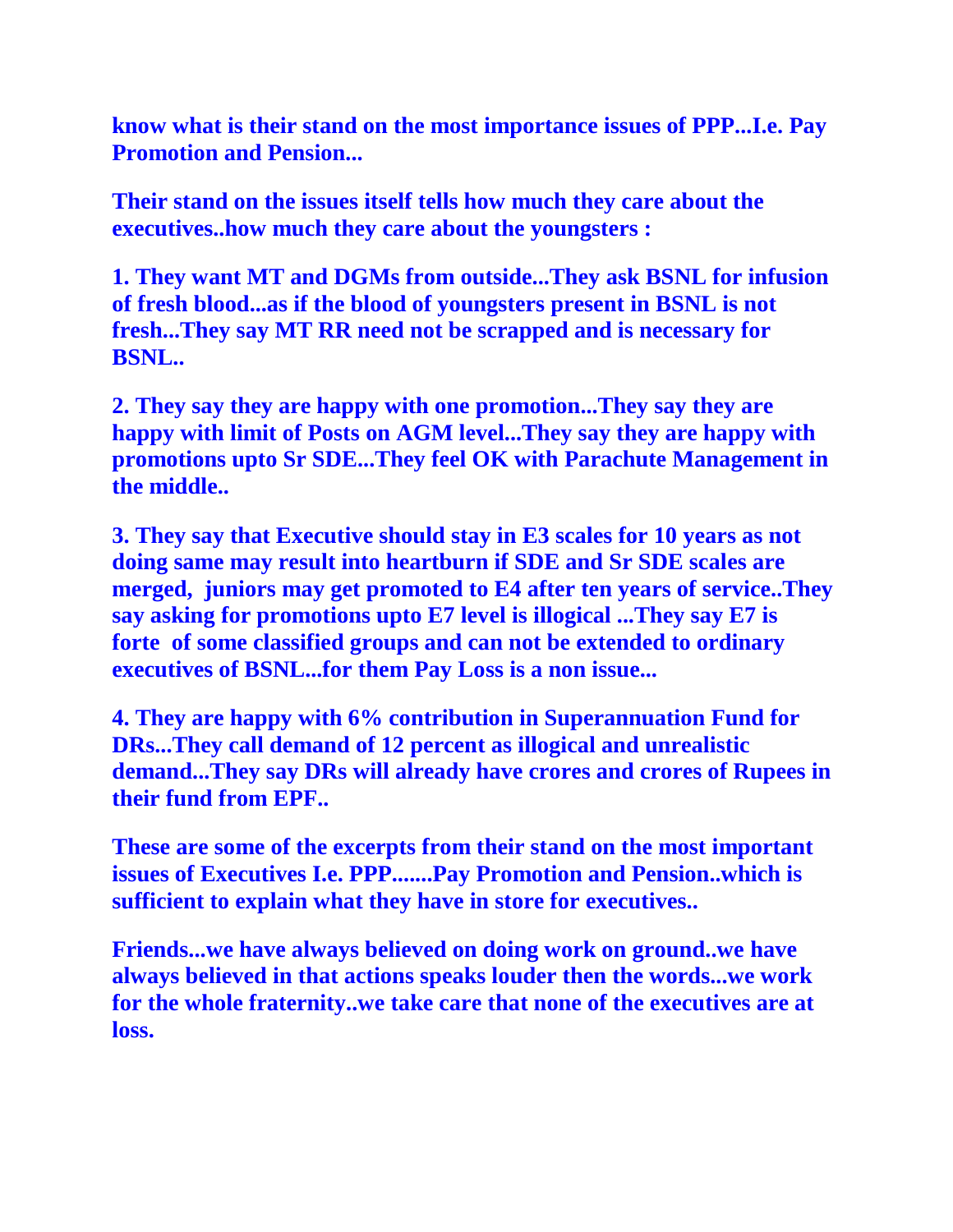# **Approach of United Forum of AIBSNLA and AIGETOA on 3Ps-**

**1. No lateral recruitment above JTO/JAO/Equivalent ... We consider blood of youngsters from BSNL as fresh and competent enough to run BSNL.. We believe that none other than themselves should be in the forefront of the company ..we believe none other than the BSNL executives should occupy the top management posts of BSNL...NO MT..NO DGM is our demand..we want scrapping of MT RRs in totality..**

**2. We believe in promotions upto AGM level without any limit on posts..We believe that there should be a contemporary CPSU hierarchy policy in place...We want that each executive who joins BSNL should have a well defined path to reach the level of CMD...we believe that E7 ..E8...E9 is for an ordinary BSNL executive also and it does not belong to particular class...we support Khan Committee report...**

**3. We ask for replacement of E1A and E2A scales with E2 and E3 and we say that an executive should not be forced to remain in E3 scales for 10 years...We don,t have heartburn when our young executives get E4 five years earlier then us...We ask for merging Sr SDE and SDE scales..We consider Pay Loss as an important issue and we are working on that..we are trying for constitution of a committee in similar lines as being done in the case of departmental JAOs of 2010 batch...We are fighting for treating Departmental TTAs who were selected as JTOs in DR a quota as promotion..and accordingly for their pay fixation considering their appointment as Promotion..we would like to highlight that cascading is a non issue for us ..**

**4. We don't consider 12 percent contribution as unrealistic ... we consider 12 percent fully justified and as rightful due for all BSNL recruits...We consider implementation date for Superannuation fund as the date on which employee was recruited in BSNL right from the date 01.10.2000..we consider as implementation of Death Relief Scheme as the most important requirement..**

**5. Filling up of the vacant Gr. "B", STS & JAG level posts on regular basis till the time CPSE cadre hierarchy comes into existence..**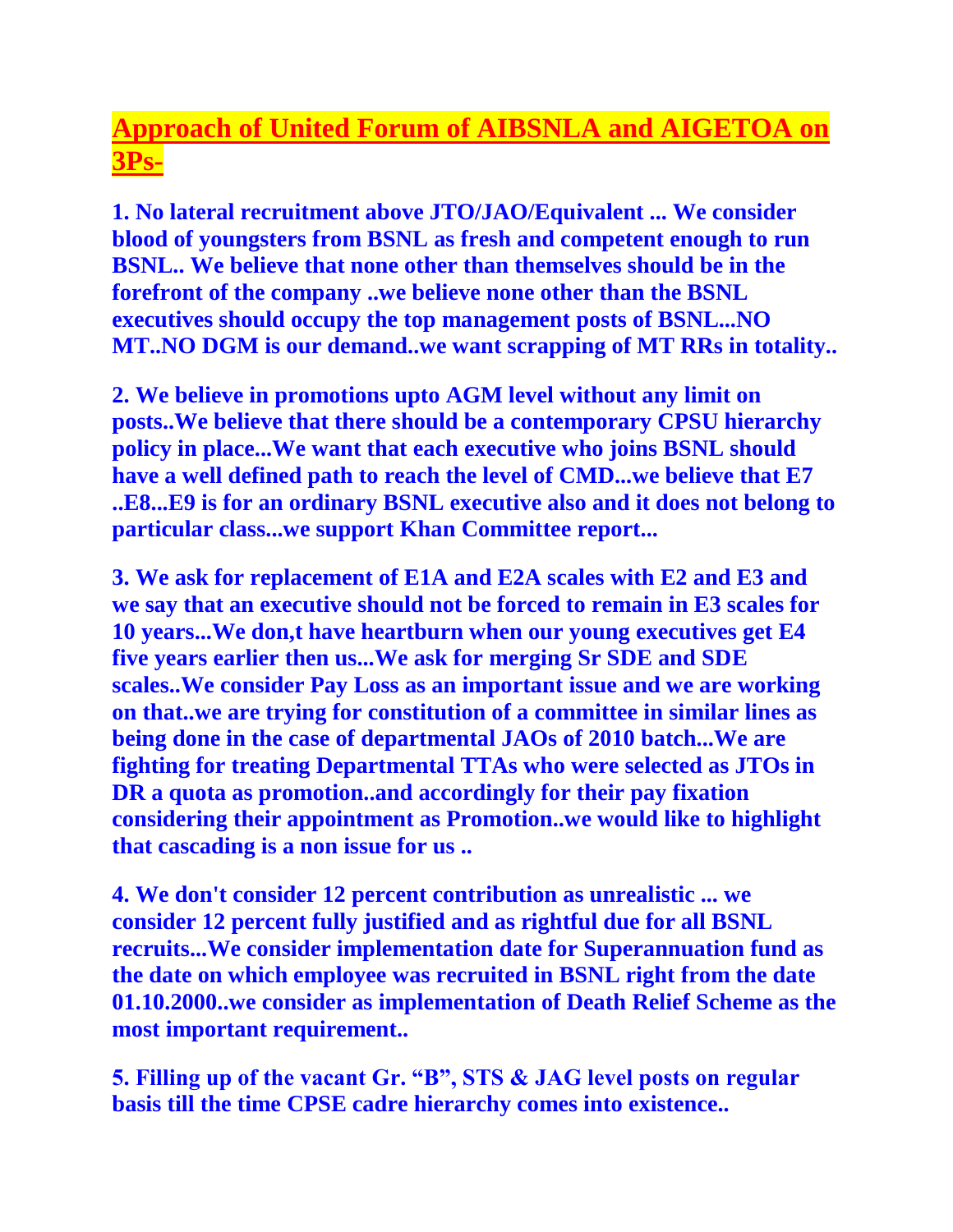**6. Notional pay fixation for JTOs/SDEs (C/E/Arch/TF) Engg Wings & PA cadre, E1+5 increments to JAOs of 2013 & 2015 Batches/JTOs SRD & PA Cadre..**

**7. Modification in SDE RR..**

**8. Time Bound Promotions to DGMs (Promoted from Gr. B cadres) from E-5 to E-6 grade..**

**We have highlighted the stand of the so called saviour association on some most important issues vis-a-vis our stand. We request the whole BSNL executive Fraternity to think, introspect and decide..We request executive to Vote for NO MT recruitment..We request to Vote for No DGM recruitment..We request to Vote for merging of Sr SDE and SDE scales and not placing an executive in E3 scales for 10 years..We request to Vote for 30 Percent Superannuation Contribution..we request to vote for 12 Percent Superannuation contribution as realistic contribution..**

# **Long Live United Forum..Long Live AIBSNLEA ..Long Live AIGETOA .**

# **25-11-2016**

## **AIBSNLEA efforts to safeguard the interest of BSNL Executives absorbed or BSNL recruited.**

**AIBSNLEA has tried to get resolve the contentious HR issues during the last 10- 11 years wherein the EPP was notified on 18.1.2007 with the great and sincere efforts of AIBSNLEA, because the then BSNL management with a indifferent attitude was not implementing the assured career progression to executives even after completion of 6-7 years after the formation of BSNL. With the untiring efforts of AIBSNLEA the then Secy (T) Dr. J.S.Sarma interfered in the matter and high level committee headed by Sh. S.Bhave, Addl.Secy (T) was constituted. AIBSNLEA provided the necessary feed back to the committee in favor of EPP and accordingly Sh. Bhave committee submitted its report which was finally discussed with AIBSNLEA in the formal meeting with the then Secy (T) Sh. D.S.Mathur on 10.1.2007 and thereafter with the approval of the BSNL Board this EPP was notified on 18.1.2007. AIBSNLEA brought the kind intervention of then Secy (T) Dr. J.S.Sarma and perks were granted to all**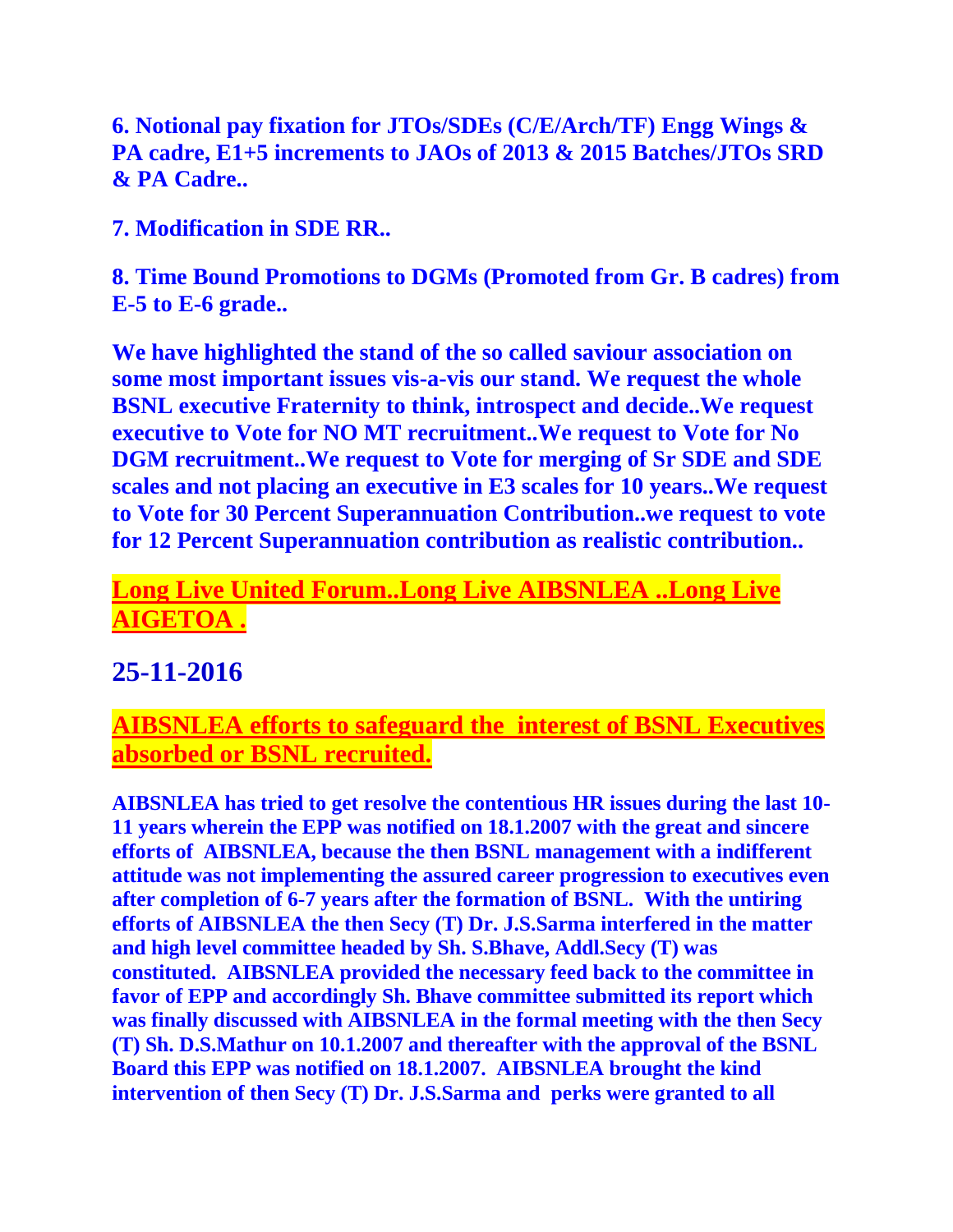**executives w.e.f 1.1.2005. GSM telephone connection with STD facility handset and GPRS DATA service were provided with the efforts of AIBSNLEA. All the STS vacant posts of DEs/AOs/EEs(C/Ele/Arch/TF) were not being filled up till 2006. This issue was brought to the notice of Secy (T) Dr. J.S.Sarma and with his kind intervention the direction was given to CMD BSNL, Dir (HR) to fill up 2375 DEs posts and all the vacant STS level posts of Accounts, (Civil/Elect/Arch/TF) Engg wings where the absorption of Group A officers was completed. With our continuous persuasion first time after the formation of BSNL 2375 DEs,361 CAOs and about 300 EEs(C/E/Arch/TF) promotion orders were issued on adhoc basis in the year 2006.**

**AIBSNLEA succeeded in getting notified BSNL MSRR-2009and the detailed discussions with BSNL Management and after BSNL MSRR notification the regularization of Adhoc STS (DEs,CAOs, EEs took place. As soon as DEs/CAOs/EEs were regularly promoted. AIBSNLEA tried for DGM promotions and first time in the year 2009, DGMs Engg, DGM(Fin) and SE (C/E/Arch/TF) were promoted on Adhoc basis. On completion of 4 years of regular STS service, AIBSNLEA succeeded in getting regular promotion order of DGMs. It was a historical achievement to have regular DGMs promoted from Gr. B level executives.**

**AIBSNLEA also succeeded in getting implemented 2nd PRC report in BSNL with 30% fitment benefit being a schedule A and profit making PSU. AIBSNLEA efforts only got released presidential directives on 27th Feb 2009 from DOT. The DOT effort to grant 20% fitment benefit was strongly opposed by AIBSNLEA. E-1+5 advance increments benefit could be achieved by AIBSNLEA through Sh. K.C.G.K Pillai committee and now the efforts are being made to get the same benefit to JAO-2013, 2015 batches, JTO (SRD) and PA cadre.**

**48 PPS Posts have been created with all the CGMs in field units and 5 Sr. PPS posts in BSNL C.O. Restructuring of AD (OL) cadre proposal got approved from BSNL MC and now pending for approval of DOT.**

**With the struggle of AIBSNLEA and AIGETOA, BSNL has approved in its MC for replacement of E-1A by E2, E2-A by E3 of JTO and SDE equivalent executives in BSNL which is pending in DOT for clearance .To avoid stagnation in E3 grade for 10 years, BSNL has proposed to upgrade subsequent pay scales. But the DOT administration is interested to lower the pay scales E1-A by E-1 and E2 A by E2 scales which cannot be tolerated. Hence we have to keep ready for a strong and decisive struggle in BSNL to achieve E2 and E-3 IDA pay scales for JTO and SDE equivalent executives. AIBSNLEA is committed to**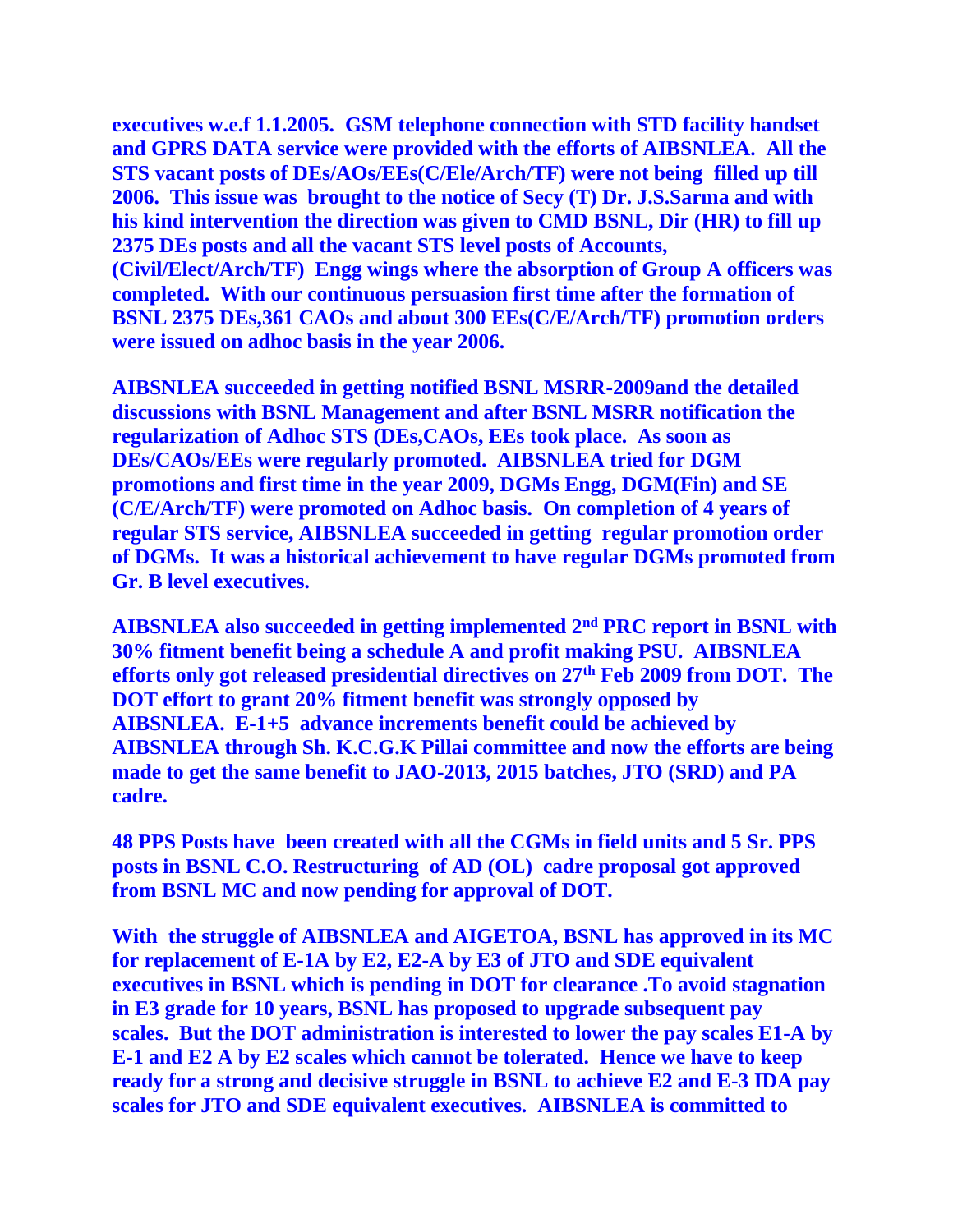**achieve standard pay scales of E2 and E3 for JTO and SDE equivalent executives in BSNL.**

**AIBSNLEA efforts yielded result in getting set-up Khan committee headed by the then ED (NB) Sh. M.A.Khan. The Committee report on CPSU cadre hierarchy is pending in Pers. cell of BSNL C.O. for consideration but the same is being delayed for implementation on the pretext of MT recruitment. AIBSNLEA is strongly opposing MT recruitment above JTO/JAO level also demanding DGM RR scrapping. AIBSNLEA strongly feels that BSNL is having young and talented executives available having B Tech/M tech MBA, ICWA and CA qualifications and they should reach to the rank of GM/CGMs and will be eligible for BSNL Board of Directors/CMD interviews due to age profile. Hence, AIBSNLEA will never allow recruitment of MT/DGMs above JTO/JAO level.**

**AIBSNLEA demands 12% contribution from BSNL towards 30% superannuation benefit to BSNL recruited employees w.ef. 01.01.2007. BSNL absorbed employees are covered with pension Rule 37A. 60-40 provision secretly introduced by Govt. has now been withdrawn with the AIBSNLEA untiring efforts. 78.2% IDA pay fixation benefit has been granted to BSNL employees and BSNL pensioners. Stepping up of pay of seniors w.r.t their juniors under EPP . The manner AIBSNLEA in concern for the settlement of the HR issues, in the similar manner AIBSNLEA in concern towards viability of BSNL also. Hence as and when an agitation call is given by the Forum of BSNL Unions/Associations the AIBSNLEA is always at the forefront to protest against the wrong policies of the Govt. and failure of the BSNL Management in providing required materials to field Units. With our efforts only the 30% disinvestment of BSNL could be wherein 20000 crs BSNL's divested money was going out of the exchequer of the Govt. VRS to one lakhs workers was opposed because BSNL never provided the road map to maintain the existing 34000 telephone Exchanges in the country. Unbundling of copper conductor was also stopped that is why today BSNL's Broad Band market share is more than 65% With our struggle only Rs.6740/- crores BSNL spectrum charges were refunded to BSNL Rs.1500 Rural deficit charges for the FY 2011-12 was paid by DOT to BSNL. now the sanction of Rs.1250 cr rural deficit charges has come from Govt.Efforts are being made to pay pension contribution on actual basic of BSNL employees instead of maximum of the pay.**

**Forum of BSNL Unions and Associations has served a notice to protect against the fragmentation of BSNL in Tower subsidiary. 15th Dec 2016 one day strike will be there to protest against the creation of Tower subsidiary.**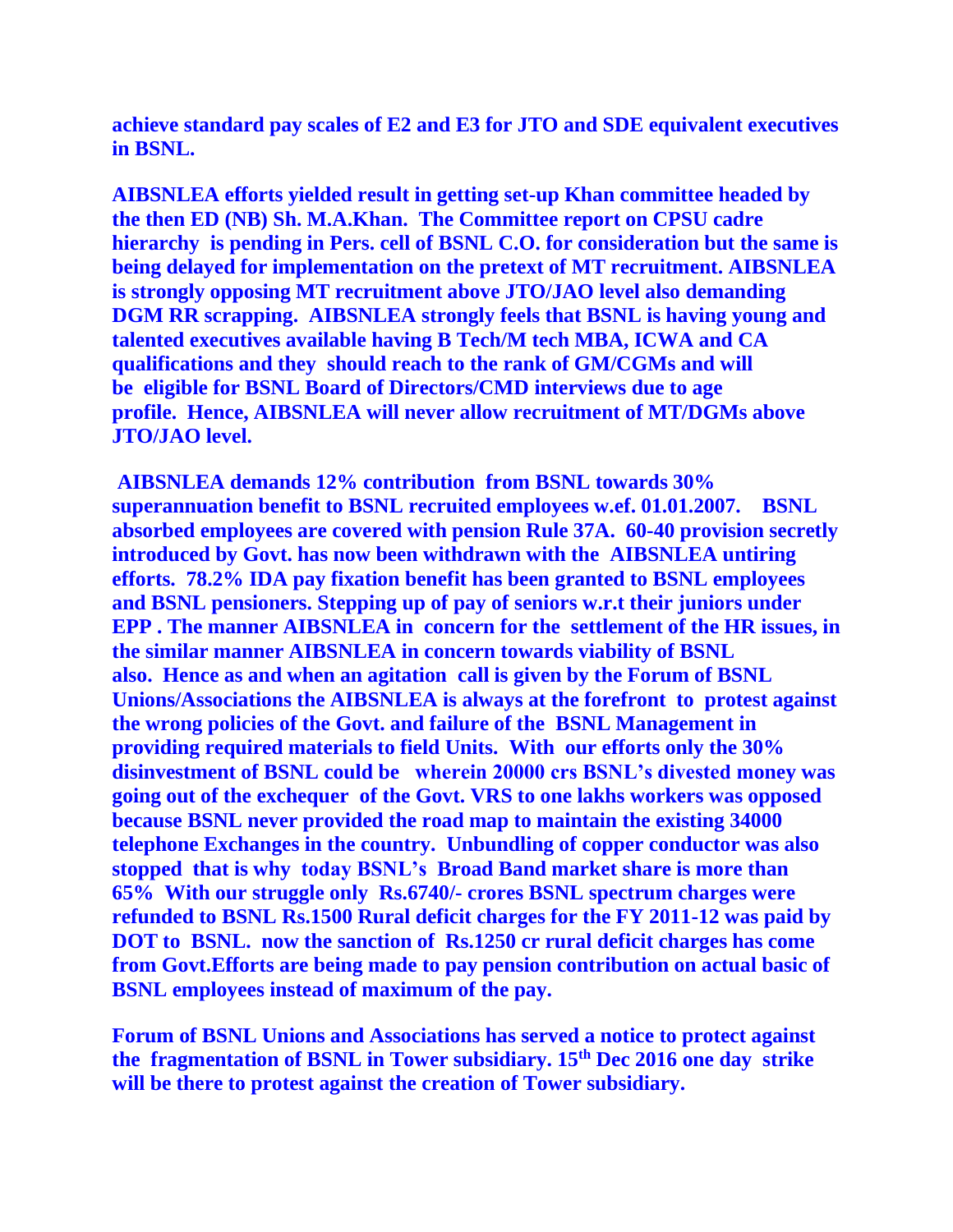**In this manner AIBSNLEA is safeguarding the interest of all the BSNL executives and to save BSNL. AIBSNLEA have cordial relations with all the unions/Associations of BSNL. In view of the above all the BSNL executives are requested to vote and support to AIBSNLEA in the Executive Membership verification to save BSNL and its executives interest.**

**AIBSNLEA extends sincere gratitude and thanks to the CHQ of AIGETOA and their members for their unqualified support to AIBSNLEA in the membership verification. AIBSNLEA also reciprocate the same to AIGETOA and assure that after becoming No.1 executive Association, it will take all the efforts for the settlement of DR executives pending issues on top priority along with other issues.**

**AIBSNLEA extends its sincere thanks and gratitude to the AIGETOA for extending the unqualified support to AIBSNLEA in the forthcoming Membership Verification.**

# **21-11-2016**

**GS writes to**

1. **Shri Anupam Srivastava, CMD BSNL regarding Important HR issues are pending since long for want of approval of BSNL Board – our request to get them approved in the BSNL Board meeting scheduled for 23.11.2016**  $\leq$ <<
Click here for letter>>>>>>>>>>

# **21-11-2016**

# **Report of the special joint meeting of AIBSNLEA and AIGETOA of CTD Circle on 19.11.2016**

**As demanded by the general members of AIBSNLEA and AIGETOA, a special joint meeting was organized with mass gatherings in and outside the hall of 8 Hare Street CTRC Room as spontaneous presence than that of targetted members. The meeting was presided over by Com. Tridip Chakraborty, President,CTD of AIBSNLEA in presence of CHQ President, Com. P Shiv Kumar, CHQ, OS(E) and CS CTD Com. Prasun Kumar Mukhopadhyay, Advisor to GS, CHQ Com. Basudev Chakraborty, ACS/CTD Com. Subhasis Mitra from AIBSNLEA and AGS CHQ Com. Dipak Sahoo, CS/ CTD Com. Saikat Das & President Amit Das from AIGETOA on the dias.**

**In the welcome address, it was emphasized by Com Tridip Chakraborty the need of the hour for safe guarding the interest of entire executive cadre, recruited before and after formation of BSNL for electing the future leadership in BSNL in getting the issues resolved**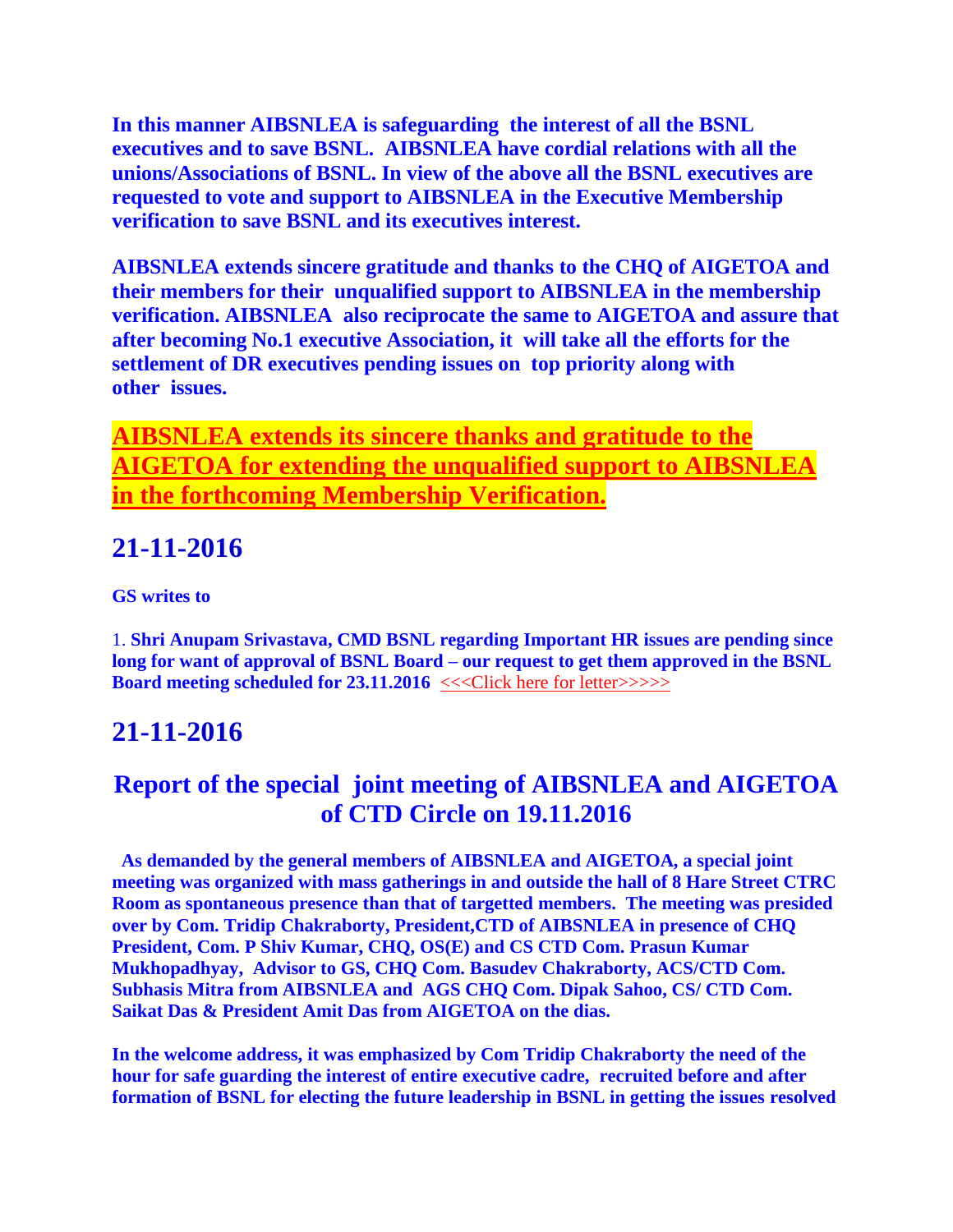**of entire cadre of executives for which casting of votes in favour of AIBSNLEA is the only option.**

**Com. Basudev Chakraborty in his speech categorically mentioned that executives belonging to other minded association should be motivated by appraising them that the future issues can only be got resolved from BSNL Management by No 1 Association which is nothing but AIBSNLEA having its real leadership from Circle to CHQ level.**

**Com. Prasun Kumar Mukhopadhyay, OS (East), CHQ in his deliberation welcome all the JAOs of 2016 batch, newly promoted and joined under the umbrella of AIBSNLEA and explained about the activities of CHQ, AIBSNLEA in getting the order issued from the Management in spite of hurdles created by some other association. While asked, he assured them that he has already appraised the CTD Management to include their names in the ensuing referendum so that they can elect their future leadership in Central HQ of being a leader of themselves. He also appraised the activities and success achieved since its formation for all the Disciplines of AIBSNLEA whether existing executive or retired pensioners, whether absorbed or direct recruited executives of BSNL.He also assured that after implementation of standard pay scale if any anomaly occurs to any batch,will be addressed & resolved after verification.**

**Com. Saikat Das,CS/CTD AIGETOA in his lucid deliberation explained that only UF is working for the interest of BR executives & assured that AIGETOA members entirely not onlywill cast their vote against No.1 in favor of AIBSNLEA but also mobilize BR of other associations to do so.**

**Com. Dipak Sahoo, AGS, CHQ of AIGETOA in deliberating his speech categorically mentioned their long pending legitimate demands of 3Ps which was being neglected by the BSNL Management and the supports being extended by existing Associations in the calls of agitations and experienced the betrayals of some other sister association and ultimately relied upon AIBSNLEA and in turn yielded of signing of MOU with AIBNSLEA. The results are that all the legitimate demands of executives rectuited directly have processed and under pipeline in active consideration under both the leadership of Com. Prahlad Rai, GS AIBSNLEA and Ravi Sil Verma, GS, AIGETOA. Narrating the above facts, he emphasized that there is only option from the ALL DR Executives to cast their vote in favour of AIBSNLEA to strengthen to become No 1 Association.**

**Com. S Shivakumar ,President/CHQ/AIBSNLEA elaborated about the status of all DPCs, 206 and 147 cases, E2-E3 pay scale, Stoppage of MT recruitment, the history of the 1640 struggle under the leadership of Com. Prahlad Rai, achievement of 30% fitment benefit of in 2nd PRC and assured that fitment benefit in 3rd PRC as per schedule. He extended sincere thanks to Com. Ravi Shil for his unconditional support for the success of AIBSNLEA to become No.1 association and assured that all the grievances of DR JTOs will be addressed by the AIBSNLEA. He appealed to one and all to vote for AIBSNLEA in Sl. No.1.**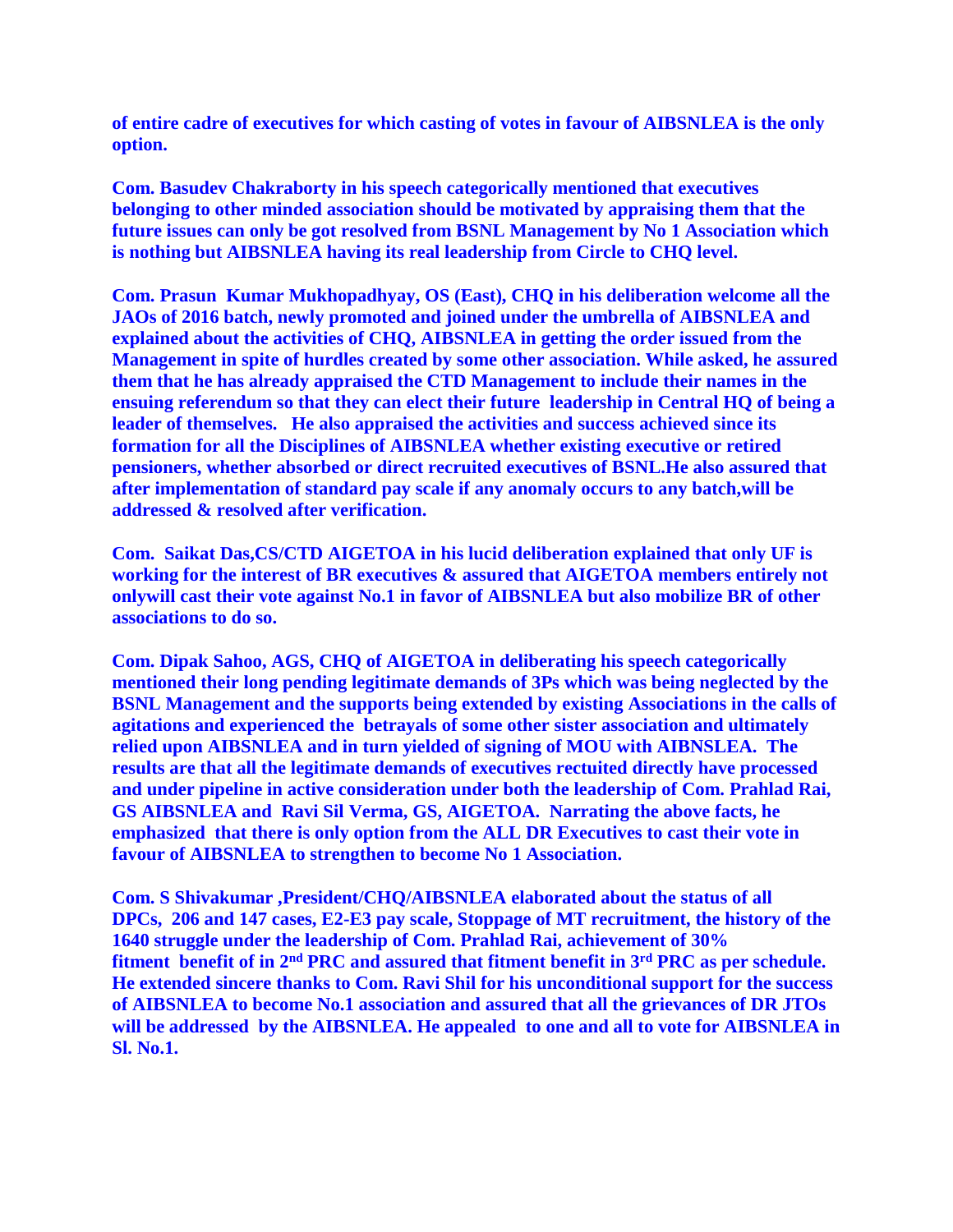**Com. Subhasis Mitra ACS CTD/AIBSNLEA delivered the vote of thanks to the chair & all others who made the meeting a grand success & reminded everybody to join en maase in the meeting of Com.Prahlad Rai GS/AIBSNLEA & Com.Ravi Shil Verma GS/AIGETOA at the east gate of Telephone Bhavan on make our beloved AIBSNLEA No.1**

### **19-11-2016**

**CS writes to CGM/CTD for inclusion of names of Executives joined as regular incumbent within 30-11-2016 in Voter list[.\(see letter\)](Inclusion.pdf)**

### **18-11-2016**

### **20:50 hrs**

**Dear Comrades,** 

#### **GREAT VICTORY!!!!**

**Due to the consistent efforts of GS AIBSNLEA & CHQ President, the sinister motive of our sister association is defeated. CMD BSNL is kind enough to issue provisional promotion orders to LICE JAOs on completion of training tomorrow. [Click Here For](https://drive.google.com/file/d/0B4Qpuu2ZkcweRnprdXZQcjJQWkk/view?usp=sharing)  [Order](https://drive.google.com/file/d/0B4Qpuu2ZkcweRnprdXZQcjJQWkk/view?usp=sharing)**

**Great Victory for AIBSNLEA...**

**AIBSNLEA Jindabad!!!.**

**Please Vote for AIBSNLEA No 1 Executives Association.**

**Dear JAO/Trainees of CTD thank you for your patience and faith in your own AIBSNLEA,welcome to the executive community!**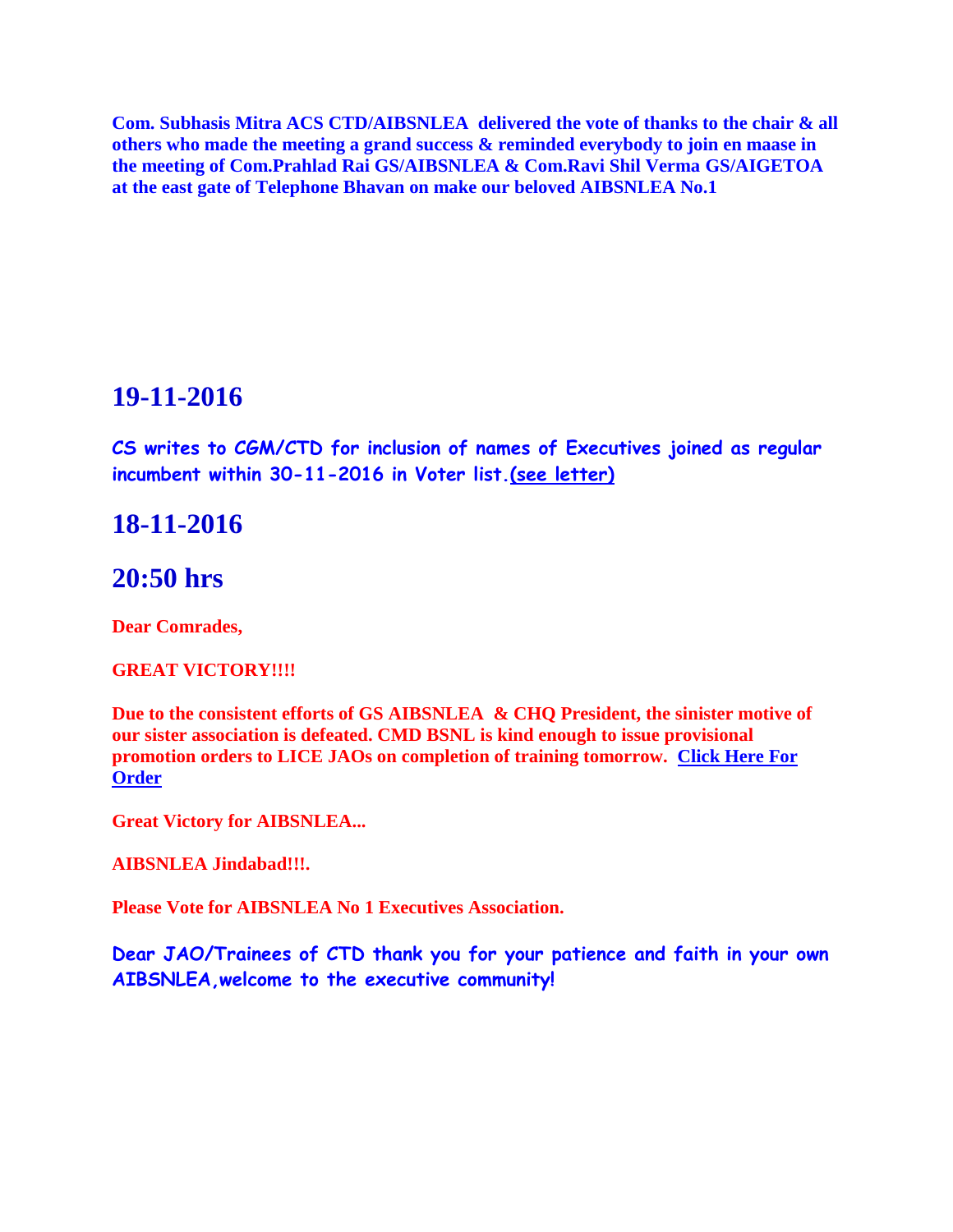## **18-11-2016**

**Dear JAO/Trainees of CTD don't worry as usual AIBSNLEA only will fight for your cause tooth & nail as a vanguard of the interest of whole executive community of BSNL.** Our beloved GS has already communicated with CMD and we definitely will intensify our pressure to get the problem settled.Some miscreants & conspirators (you know who) created all these problems to debar our prospective members from participating in the verification on 07-12-2016.

AIBSNLEA with your strength is strong enough to settle this issue and throw a befitting reply on the face the conspirators & betrayers.

**So,be patient & stay tuned & have faith in our beloved AIBSNLEA the home of all cadre of BSNL executives.executives.**

**GS writes to**

1. **Shri Anupam Srivastava, CMD BSNL regarding - Promotion of Group 'C' employees (LICE) to the grade of JAOs –our protest on keeping under abeyance the posting orders for the qualified candidates.**

[<<<Click here for letter>>>>>>](http://www.aibsnleachq.in/CMD_JAO_161118.pdf)

2. **Shri Anupam Srivastava, CMD BSNL regarding - Proposal of E1+5 increment benefit to JTO(SRD)/JAO2013 batch and PAs – Our protest against the delay in settlement .**

[<<<Click here for letter>>>>>>](http://www.aibsnleachq.in/CMD_E15_161118.pdf)

## **17-11-2016**

**On 19-11-2016 President AIBSNLEA/CHQ Com.S Shivakumar will visit Kolkata on Election campaigning/canvassing.A meeting has been arranged at Telephone House 8 Hare Street at 13-00 hrs.Other eminent Circle & CHQ leaders from AIGETOA & AIBSNLEA will be present.All are requested to be present positively to greet our President & make the programme successful so that we can achieve number one position.**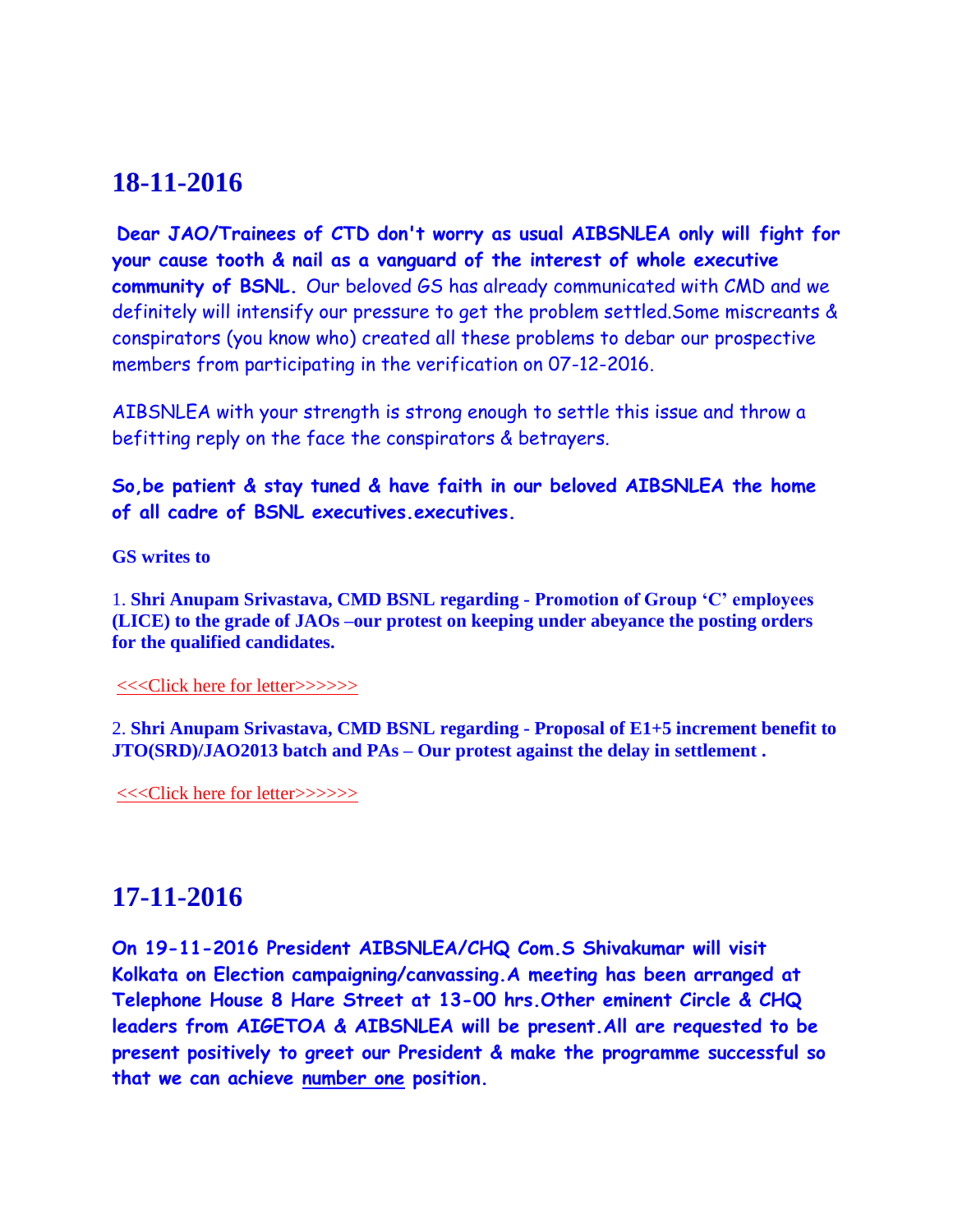# **17-11-2016**

**Dear JAO Comrades undergoing Phase-I training :**

**Today AGS HQ , AGS finance of AIBSNLEA met Dir HR , GM Recruit , GM FP and GM SR and requested to issue immediate promotion / Posting orders to the JAOs candidates who are undergoing training in various training centres all along BSNL. We protested against the order issued yesterday ( No:9-1/2016/Rect dated 16/11/2016) by CO in collusion with some sister association to achieve their sinister motives. Dir (HR) assured that the committee report will be submitted within a week time and the JAO candidates name also will be included in the supplementary voters list.**

**But we have not agreed for the proposal and insisted the corporate management to issue promotion orders immediately.**

# **16-11-2016**

On 15-11-16 Lunch hour demonstration was organised by UF at TB.All members from both the associations of City & HQ area joined to mark their protest against the unjustified victimisation of Com.R P Sahoo Ex-GS of AIGETOA.On behalf of AIBSNLEA/CTD President addressed the members & urged upon that we should defeat our betrayer sister organisation in the forthcoming verification of 07-12- 2016.

# **15-11-2016**

Lunch Hour Demonstration at all SSA HQs / Circle HQs / BSNL CO on 15.11.2016:

**United Forum of Executives Association comprising of AIBSNLEA and AIGETOA has served a notice on CMD, BSNL against delay in disposal of various cases slapped against Ex. General Secretary Shri R.P. Shahu and victimization thereof and non-settlement of genuine grievances.** [<<<Click here for the Notice>>>](http://www.aibsnleachq.in/UF-Letter_%20RPS.pdf)

Accordingly a Lunch Hour Demonstration is being held at all SSA HQs / Circle HQs / BSNL CO on 15.11.2016.

All the members of AIBSNLEA are requested to actively participate in the Demonstration Program.

### **15-11-2016**

**Conduct of 1st Membership Verification for recognition of Executives' Association in BSNL - Supplementary Voter list:**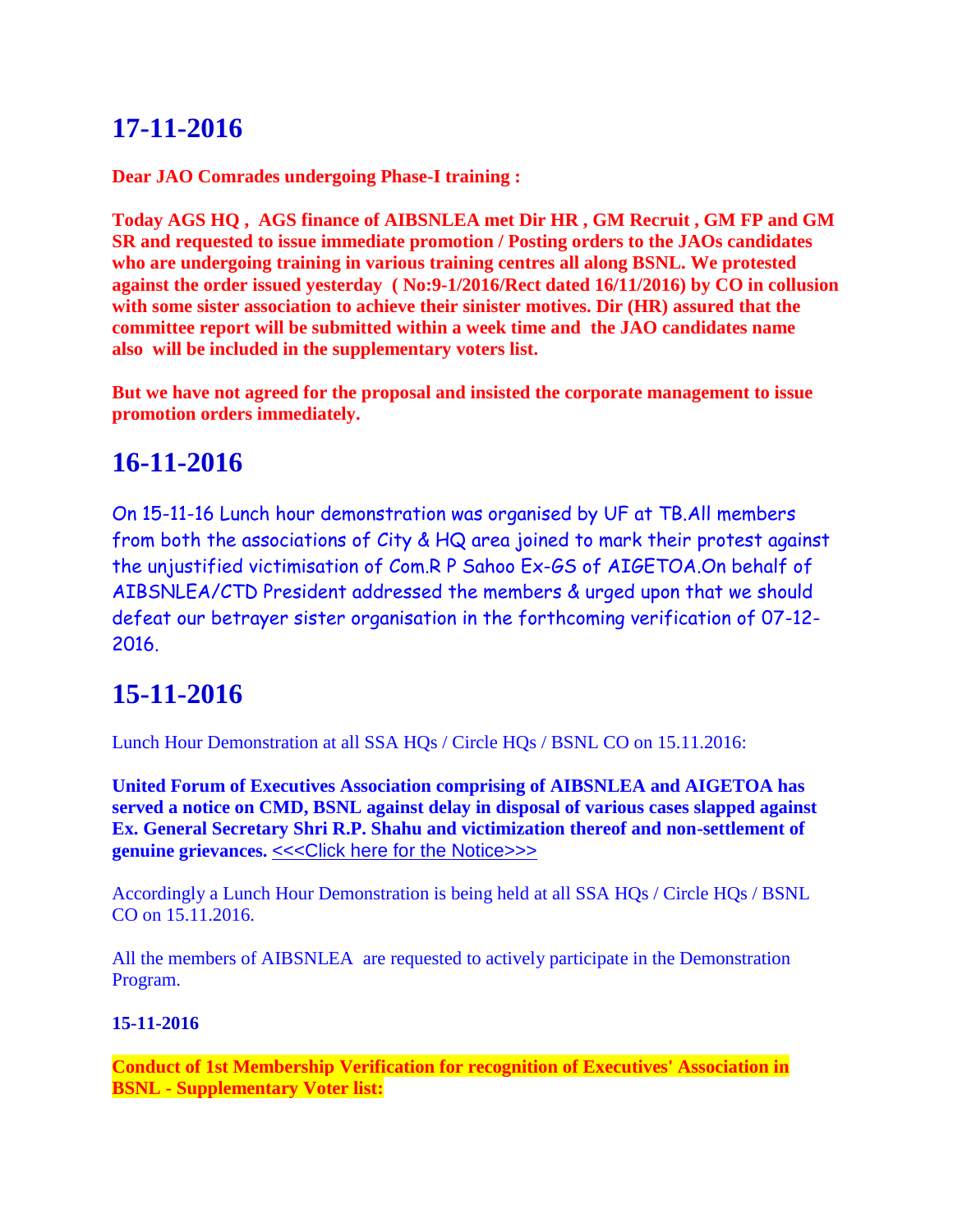BSNL Corporate Office has issued guidelines for preparation of supplementary list of executives working in BSNL for the purpose of 1st Membership Verification for recognition of Executives' Association wherein it is mentioned that:

1. The supplementary list shall circulated by 11.11.2016 and thereafter no relieving for transfer / posting is to be effected till completion of voting for membership verification.

2. The names of the voters retiring on 30.11.2106 shall be shown as deleted in the voter list.

3. The names of the voters whose requests for VR with date of retirement from 07.12.2016 or earlier have been approved by the competent authority till finalization of the supplementary list shall also be shown as deleted in the voter list.

4. In any case, no name shall be added or deleted from the supplementary list after 11.11.2016.

5. The eligibility of any employee joining on promotion as Executive on or before 30.11.2016 in any Circle shall be decided by the Head of Circle as per BSNL (REA) Rules 2014.

[<<<Click here for detailed instructions from SR Cell >>>](http://www.aibsnleachq.in/1EMV101116.pdf)

All the CHQ Office Bearers / Circle Secretaries / District Secretaries are requested to kindly take a note of it and act accordingly.

**Conduct of 1st Membership Verification for recognition of Executives' Association in BSNL - Appointment of Polling teams, Counting teams etc:**

BSNL Corporate Office has issued guidelines for appointment of Polling teams, Counting teams etc.

[<<<Click here for detailed instructions from SR Cell >>>](http://www.aibsnleachq.in/1EMV101116A.pdf)

All the CHQ Office Bearers / Circle Secretaries / District Secretaries are requested to kindly take a note of it and act accordingly. It must be ensured that executives of IMPECCABLE integrity only are deputed for the works in connections with the Membership Verification.

Further, Circle Secretaries are requested to nominate one Polling Agent and one Relief Agent (only BSNL Executives) for each polling station by 25.11.2016 and intimate to the SSA / Circle Heads under intimation to CHQ.

**Recognition of majority representative Association of serving Executive employees in BSNL - Facilities regarding**

BSNL Corporate Office has issued guidelines regarding the facilities available to all the participating Associations. According to which Five (5) Special Casual Leaves for all the office bearers of the Associations at all level have been permitted.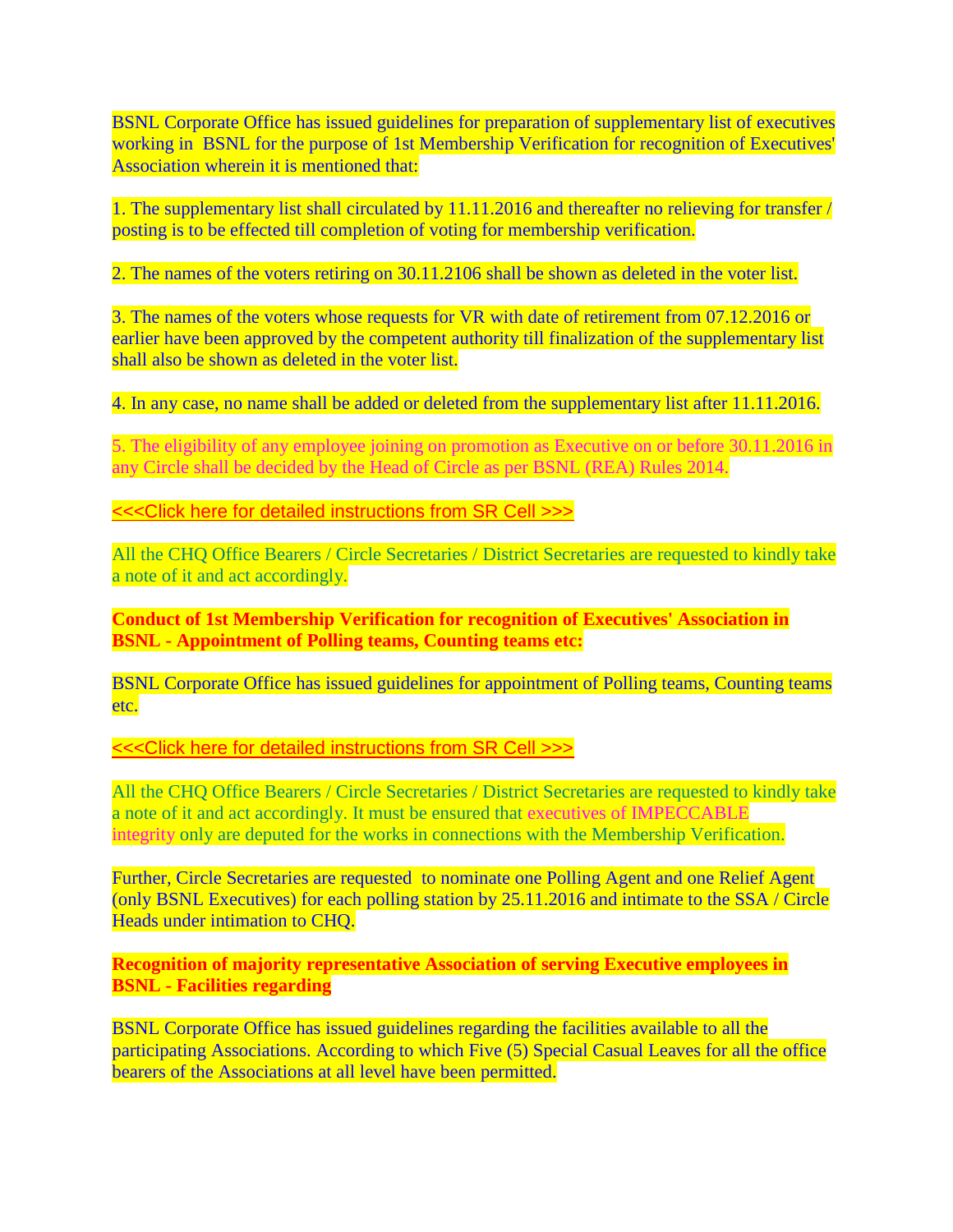[<<<Click here for the letter from SR Cell](http://www.aibsnleachq.in/1EMV281016.pdf) >>>

All the CHQ Office Bearers / Circle Secretaries / District Secretaries are requested to avail this facility for canvassing program in the interest of AIBSNLEA.

# **15-11-2016**

Acting CS & OS(E) attended **the Central Office Bearers (CHQ), Advisors, Consultants and Circle Secretaries Meeting held at HOTEL DIANA PALACE, 12, Hathroi, Ajmer Road, Jaipur from 10.11.2016 to 11.11.2016.** on behalf of AIBSNLEA/CTD. Acting CS placed the detail information regarding our position for forthcoming verification & reiterated that in CTD we will achieve majority.Our co-ordination with AIGETOA is very healthy.OS(E) placed the report & plan of tour programme of NE/Assam/Bihar/Jharkhand and hoped that our result will be good at those circle.

Detail report is as follows:

A report on the Central Office Bearers (CHQ), Advisors, Consultants and Circle Secretaries Meeting held at **HOTEL DIANA PALACE, 12, Hathroi, Ajmer Road,** Jaipur from 10.11.2016 to 11.11.2016.

**Com. Sivakumar, President presided over the meeting. He welcomed one and all. He has informed that the meeting is being held at a crucial time when the Membership Verification is scheduled shortly. He also requested every one to participate in the discussion and deliberations actively. He also suggested all CSs to present their views, strategies adopted so that the same can be adopted by other circle secretaries. He also mentioned to take the print out of manifesto and distribute to one and all.**

**Agenda items for the meeting to be held on 10.11.2016 were circulated and approved unanimously.**

**Com. M. K. Marodia, CS Rajasthan, the host Circle welcomed all**

**After the self introduction, one minutes silence in memory of the departed comrades were observed.**

**Com. Prahlad Rai, G.S. also welcomed one and all in Jaipur which is the home town of him. He informed that membership verification is very important and requested one and all to take active participation and suggest the ways and means to become No.1 during the membership verification. He briefed about the status of pending HR issues, activities of the united forum of AIBSNLEA and AIGETOA, united forum of Unions and Associations, organization activities, viability of BSNL, trade union actions.**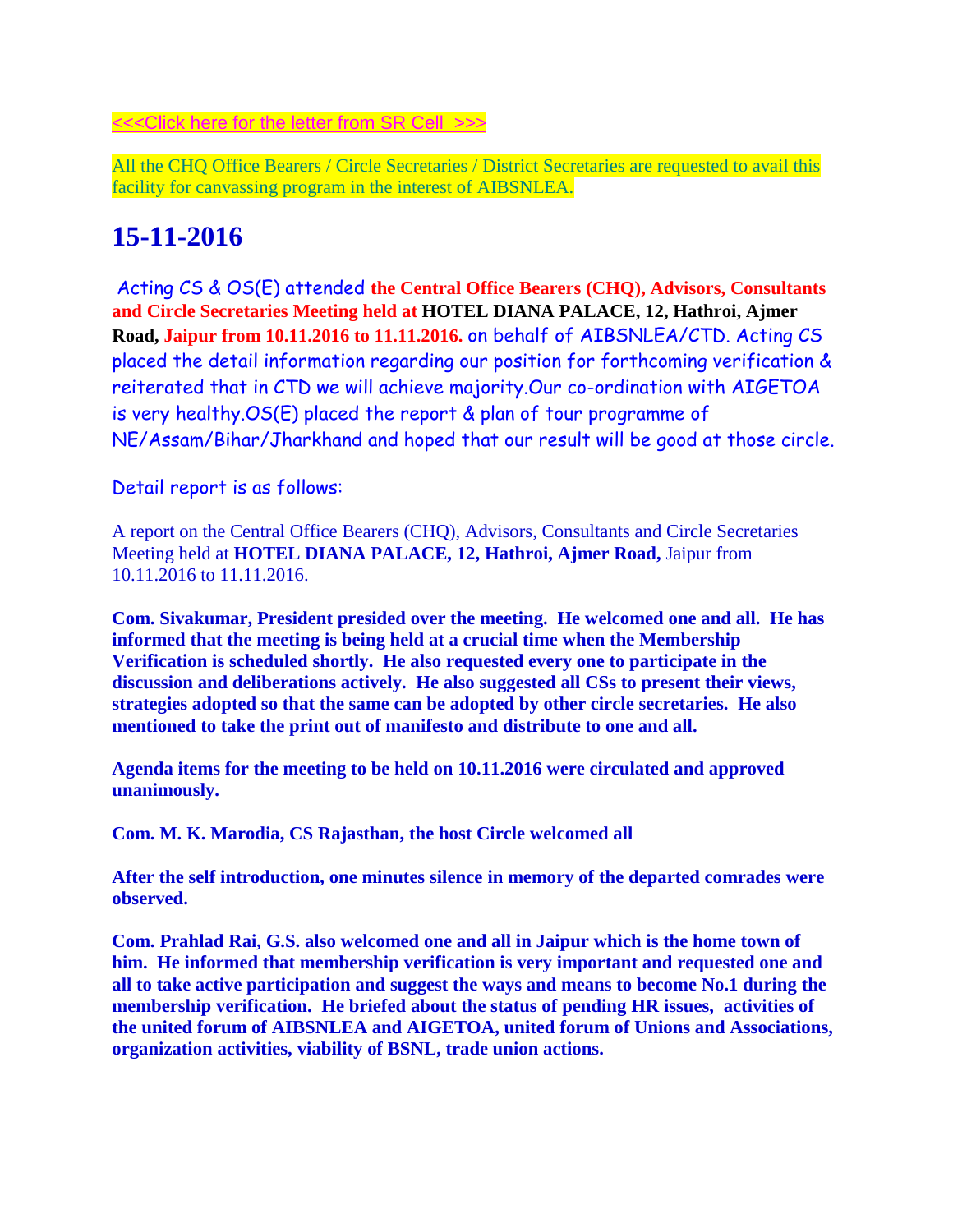**Regarding membership verification he informed that time is short. He briefed about the tours already carried out and the meeting attended by him along with the GS and President of AIGETOA and also the tour program for the remaining period. He also mentioned that for the remaining tour program also, either GS or President of AIGETOA will be accompanying with him. He mentioned that he has already completed the tour in southern and some part of eastern zone. He also requested all the CHQ office bearers to take active participation in the membership verification campaigning in close co-ordination with the Circle Secretaries, He also mentioned that Circle Secretaries should tour within their circle and at-least once all SSAs should be covered and major SSAs should be visited in multiple times. Branch meetings and meetings in sections "Nukkad Sabha" should be conducted and meetings should not be restricted with GS or CS only.**

**He mentioned that some circles have already held multiple meetings in all SSAs. But, in many circles, circle secretaries have not yet started visiting the SSA and holding the meetings. He also mentioned that all the Circles should print hand bills in local languages and approach each and every executive along with manifesto of AIBSNLEA irrespective of their membership. He also mentioned that some CHQ office bearers are very seriously involved and some are not even attending a single meeting. He instructed all the CHQ office bearers to take responsibility and there should be no excuse from CHQ office bearers. He requested all the circle secretaries, Asstt. General Secretaries, Organizing Secretaries, Advisors to present their views and suggest modalities to make the AIBSNLEA as No.1 association.**

**He also suggested to assess the strength and weakness of the AIBSNLEA and act accordingly.**

**GS Com. Prahlad Rai in his address mentioned that each and every member should feel that AIBSNLEA is keen to settle the grievances of all the executives favorably rather than any other association, then only executives will vote for the AIBSNLEA irrespective for their membership.**

**He mentioned that the responses in southern region is tremendous and such responses will have to get from the remaining parts of the country. He requested all the leaders to avail leave and make tours till the membership verification is over.**

**He also mentioned that all the Circle Secretaries are doing well. But, still they have to make tours and conduct meetings.**

**He has requested all the CSs and CHQ OBs to make the tour program and submit the same to the CHQ immediately. On behalf of the CHQ he has assured that all the CHQ office bearers are available at the disposal of Circle Secretary. He mentioned that the entire country should know about the activities of the office bearers.**

**He also mentioned that any difficulties / discrepancies regarding election may also be brought to the notice of the CHQ immediately for the remedial action and orders**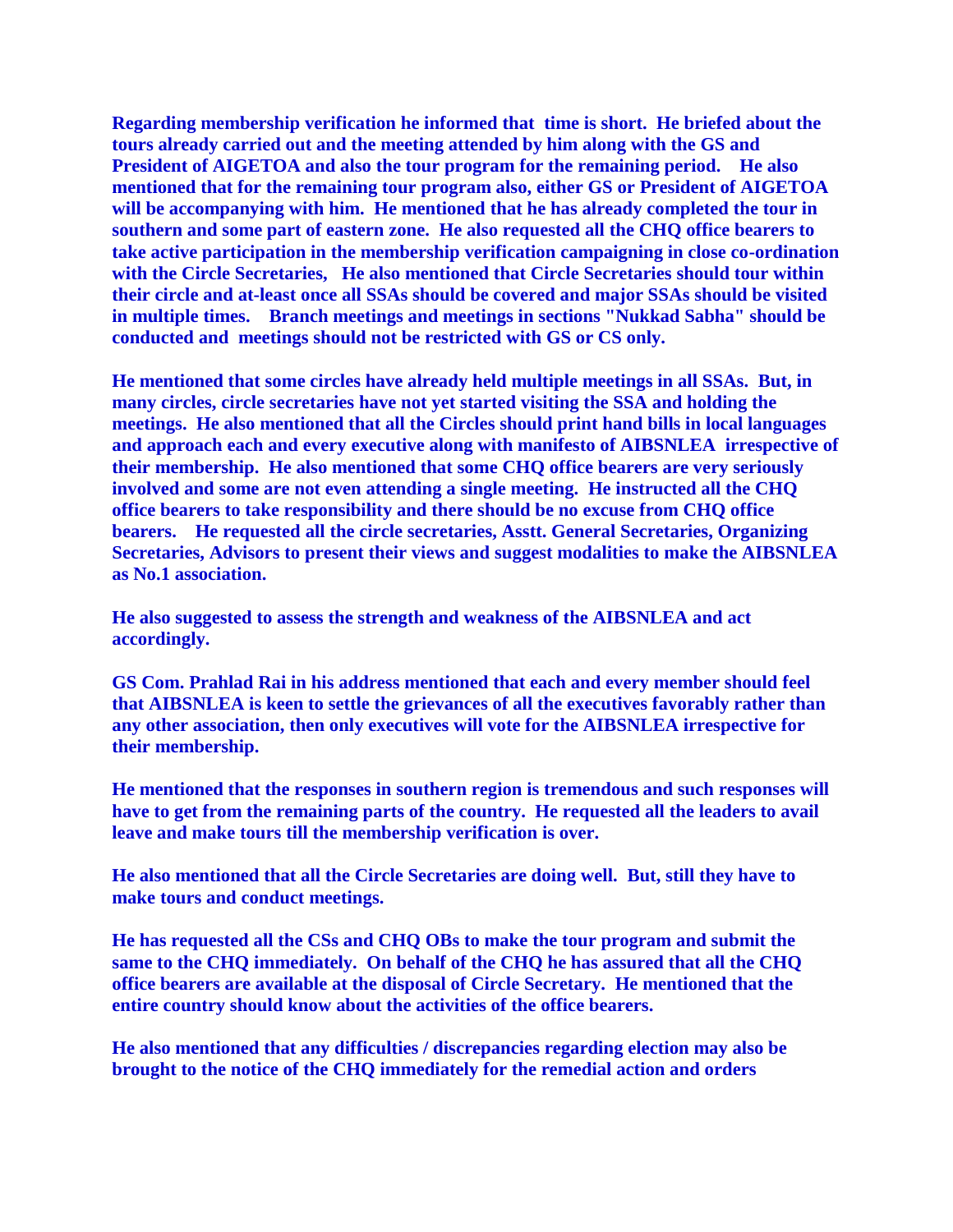#### **GS report was presented and discussed in detail para-by para and point by point.**

### **Status of HR Issues:**

**1. Implementation of Executives Promotion Policy in BSNL:** AIBSNLEA untiring & persistent effort's yielded result in getting issued Executive Promotion Policy on 18.01.2007 and got implemented but still some issues remains un-resolved as under:-

**A. Implementation of CPSU cadre hierarchy- Change of designations on each Time Bound upgradation on functional basis:** BSNL Management constituted a Joint Committee Headed by Shri M.A. KHAN, ED(NB) to submit a report on CPSU Cadre Hierarchy, E2-E3 Pay scale to JTO/SDE equivalent executives and First time bound promotions on completion of four years. The KHAN Committee submitted its recommendations on both the issues i.e. CPSU Cadre Hierarchy and E2-E3 Pay scale to JTO/SDE equivalent executives in the month of Sept. 2015 but due to reluctance of the nodal units i.e. Pers. Cell to implement the KHAN Committee report it is still pending. Recently, the Pers. Cell has given a proposal on the CPSU Cadre hierarchy. The final discussions on the issue with the Associations are yet to take place. It is, therefore, requested to kindly give your valuable suggestion in writing for taking them with the Management.

**B. Implementation of E-2, E-3 standard IDA Pay scales to JTO and SDE equivalent executives in BSNL:** No intermediary scales have been permitted under DPE O.Ms. Dated 26.11.2008 and 02.04.2009. Generally, promotion has to be from one 'Grade' to next higher 'Grade' with it corresponding scale as per the promotion policy of respective CPSEs. A CPSE cannot have more than one pay scale in a grade (say  $DGM \& GM$  in E8 pay scale) to promote its executives within the same grade". Ignoring the DPE O.Ms. on implementation of 2nd PRC recommendation for standard pay scales E-2 & E-3 for JTO/SDE equivalent executives, BSNL Management is continuing efforts to implement E1A & E2A intermediate IDA pay scales in BSNL for JTO/SDE equivalent executives, which is not at all justified. In view of this, standard IDA pay scales E-2  $\&$  E-3 as recommended by 2<sup>nd</sup> PRC and KHAN Committee has to be implemented in BSNL for JTO and SDE equivalent executives to provide justice. DPE has again clarified not to allow intermediary pay scales in PSUs.

After United Forum struggle in May-2016, the proposal for replacement of E1A by E2, E2A by E3 and subsequent scales upgradation has been approved by the Management Committee of BSNL Board and now pending for the approval of DoT.

**C. Date of effect of Implementation of revised IDA Pay Scales for the Executives w.e.f. 1.10.2000:** BSNL management has granted benefit of residency period w.e.f. 1.10.2000 to the Executives i.e. JTO/SDE (Civil/Electrical/Arch./TF) Engineering wings, CSSs, PAs/PSs, JAOs etc. for whom the RRs were notified after 1.10.2000 and accordingly the pay scales were upgraded**.** Whereas, as per Dr. Vinay Shahi's committee recommendations the upgraded scales for the above executives' should have been implemented w.e.f. 1.10.2000 on actual basis or notional basis. BSNL Corporate Office has issued order of notional pay fixation for JAOs w.e.f. 01.10.2000, we are demanding similar benefit to other upgraded cadres also. The proposal moved by PGM(BW) is still pending with BSNL Management.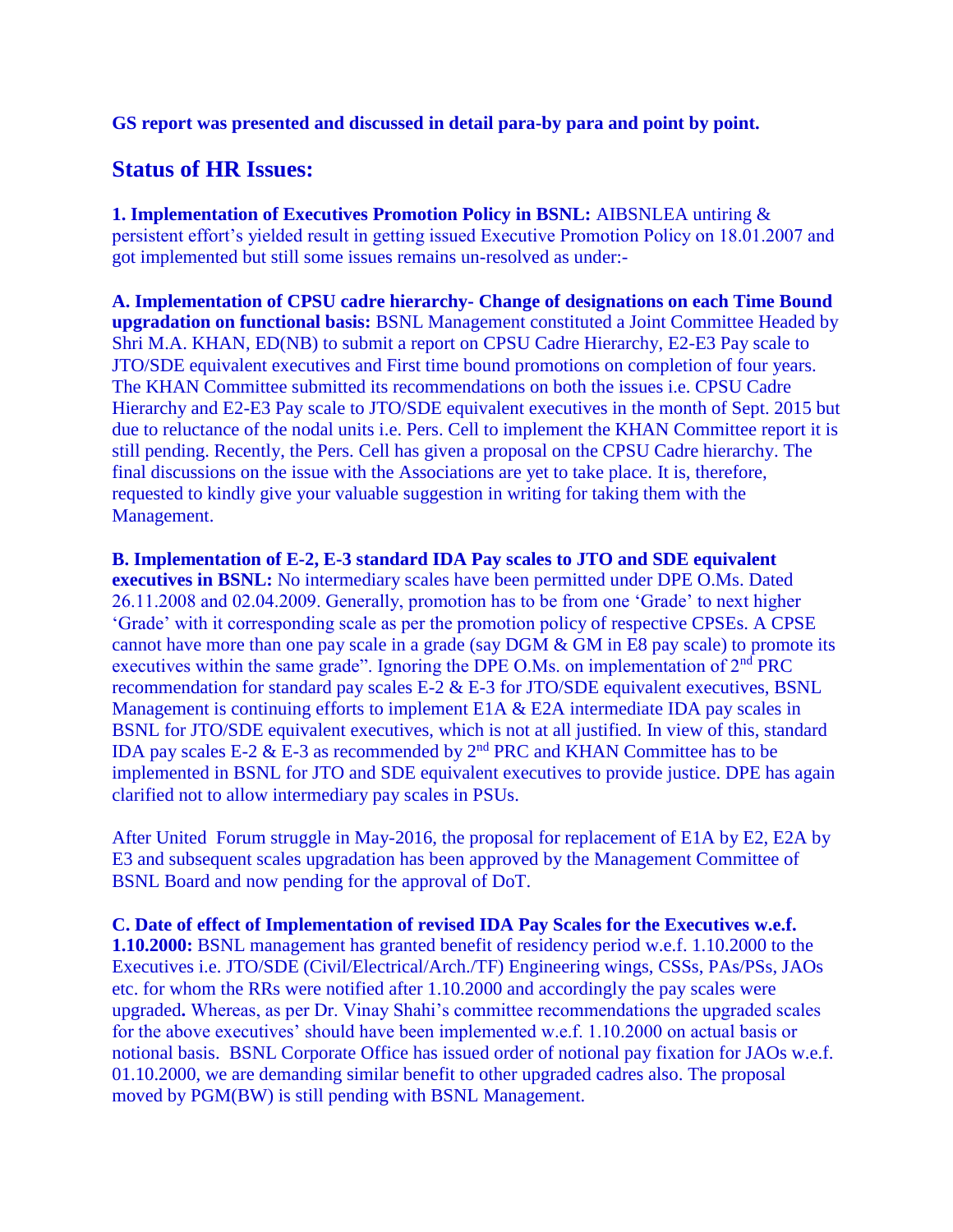#### **D. Time bound promotion from E-5 to E-6 to the DGMs promoted from Grp."B"**

**Executives:.** The proposal for modification in BSNL MS RR 2009 for Time bound promotion from E-5 to E-6 to the DGMs promoted from Grp."B" Executives has been cleared by the MC. However, it is still awaited for withdrawal from the agenda of BSNL Board.

**E. One time placement of SDE to Sr. SDE:** As per DOT agreement and commitment of BSNL at the time of absorption of Group 'B' officers in BSNL on 01.10.2000, the SDEs who completed 5 years of regular service would be provided one time placement in the Sr. SDE grade. A proposal to give relief to the stagnating SDEs for their placement in the Sr. SDEs grade through Cadre Review Concept, on the back drop of the demand of the Association to reduce the eligibility criteria from 12 years to 5 years (As approved by Telecom Commission in 1994) for placement in the existing scheme, was approved by DoT and discussed in the GoM. This was subsequently remitted to BSNL. It was assured by Hon'ble MOC & IT, in the meeting held on 22-10-2001 with the Association that BSNL has agreed to the proposal in principle and a board memo was under preparation. We further understand that the memo was also finalized, but was not placed in the BSNL Board meeting. The majority of TES Group 'B' officers has been absorbed in BSNL and the BSNL Executive Promotional Policy is implemented w.e.f. 01-10- 2000, the issue needs to be settled favorably. BSNL Management is continuously replying that since this issue was not in the terms and reference of absorption of Gr. 'B' Officers in BSNL, now it cannot be considered after implementation of the Executive promotion policy. We have requested Director (HR) to re-examine the case in view of the feedback provided by our Association.

**F. Settlement of Pay anomaly cases wherein senior Executives are drawing less pay than their juniors:**BSNL CO, Pers. Cell has filed SLP against Hon'ble High Court, Kerala judgment in The Hon'ble Supreme Court of India, wherein AIBSNLEA has been impleaded. Hon'ble Supreme Court of India has dismissed the SLP of BSNL. AIBSNLEA has made the representation to extend the similar benefit to all as granted by Hon'ble High Court Kerala. Pers. Cell of BSNL Corporate Office is examining the case.

**G. Amendment in BSNL MSRRs allowing Diploma holders to the promotion of EE:** As per these BSNLMS RRs, the existing JTOs/SDEs (C/E/Arch) Engineering wings having diploma qualification were not eligible to be promoted to the grade of Assistant General Manager EE/Arch. AIBSNLEA strongly protested against this discrimination and finally BSNL Management issued amendment on BSNLMS RRs allowing Diploma holder SDEs (C/E/Arch) to the post of EE as per 1994 DoT RRs. We have again pleaded to remove discrimination on the pretext of degree/diploma qualification to the promotion of EE from SDE (C/E/Arch) and parity with the JTO (T) / SDE (T). On our persuasion a committee comprising of GM(Pers.), PGM(BW)/(EW)/(Arch) was constituted to examine the issue. We submitted our views to the committee members. Now the committee has submitted its recommendations to the Management Committee which has cleared the proposal. The BSNL Board approval is still expected. It is understood that 50%-50% EE(C/E) posts will be shared by the Degree and Diploma holder SDEs(C/E). Meanwhile DoT allowed diploma holders with 10 years technical experience to be treated at par with degree holders for EE promotions which was also endorsed by BSNL but it was challenged by some degree holders in the court and stay order has been granted. The case is pending in Hon'ble PB CAT New Delhi. We have further requested management to implement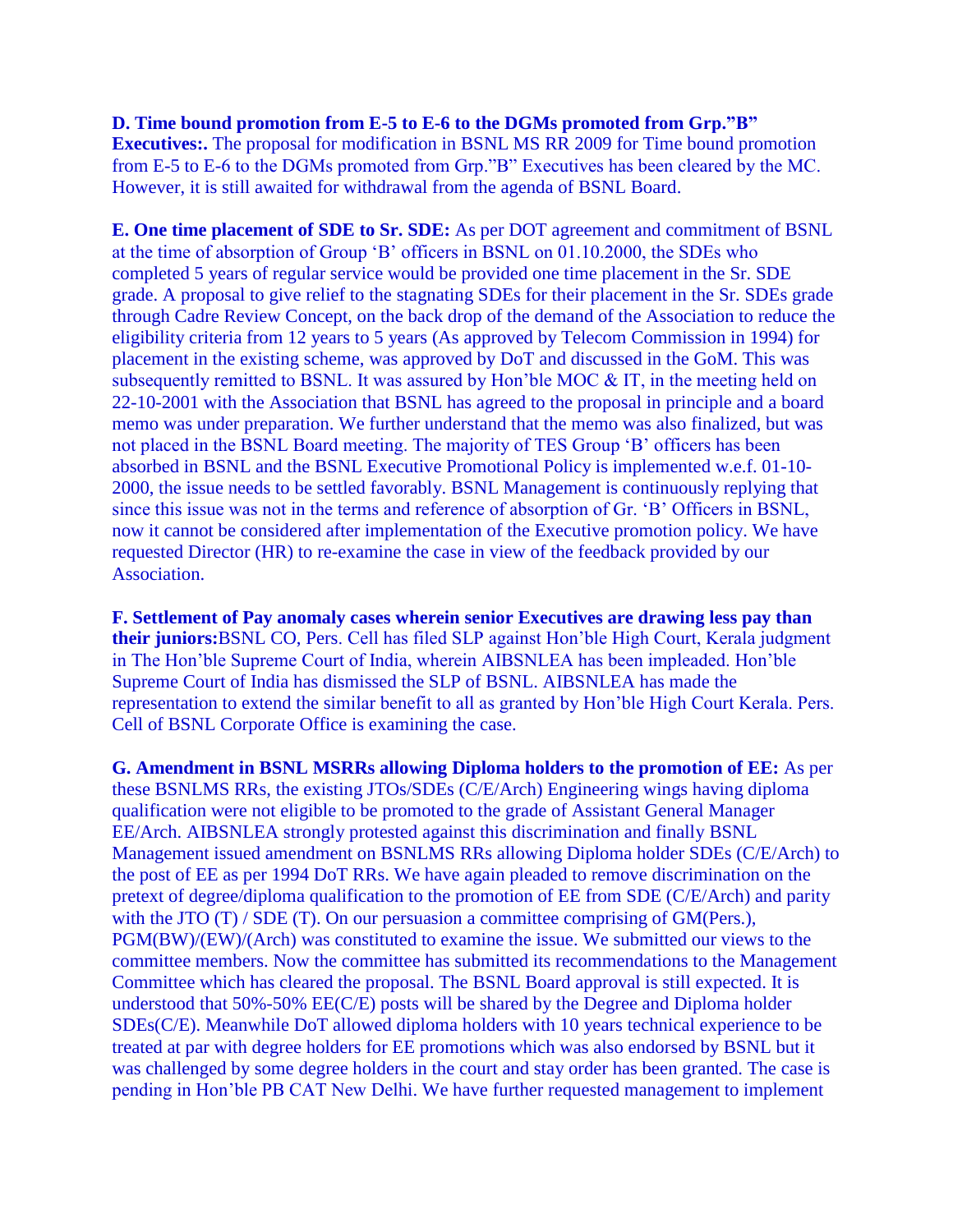committee report to consider 50%-50% EE(C/E) posts shared by the Degree and Diploma holder  $SDEs(C/E)$ .

**2. 30%Superannuation benefits to directly recruited employees as per DPE guidelines:** We requested CMD BSNL, Director (HR/EB) and ED (Finance) to resolve superannuation benefits to directly recruited employees as per DPE guidelines and BSNL should contribute 12% as Superannuation Benefits in respect of Direct Recruits to fulfill the limit of 30% contribution.The remuneration committee of BSNL Board recommended to start a superannuation benefit trust to directly recruited BSNL employees with a contribution of 3% initially and further it can be reviewed on the basis of financial health of the company. DoT issued the Presidential Directives in this regard and now, the BSNL Management is under process for creation of a trust and other formalities in this regard.

**3. Management Trainees Recruitment Rule-2009:** AIBSNLEA and AIGETOA's consistent effort yielded results in getting deferred MT Exam - 2015 but some executives associations and non - executives Unions are continuously making efforts for MT recruitment. Our considered opinion is that since the CPSU Cadre hierarchy for non - post based promotions up to JAG selection grade is under discussion in Committee, the MTRRs has no relevance. The MT Examination notification has already been withdrawn. But, BSNL Management has to scrap the MTRRs.

**4. DGM Recruitment:** The qualified and experienced Executives in BSNL having 10 to 20 years of service should also get an opportunity to compete with others for the DGM posts by making appropriate, justified and rational changes in the eligibility conditions. This would mark the beginning of allowing BSNL to have a management structure of its own at DGM level which by virtue of age profile will be groomed into senior management in due course of time. This strategic move will not only meet the career growth of aspiring talented executives in BSNL but will immensely contribute towards growth and viability of BSNL. However, in the recently held DGM Recruitment it does not happen and the internal candidates however allowed writing the examination but their result is not declared treating them not-eligible.

#### **6.CPCs to fill up the vacant JAG, STS Group 'A' & Group 'B' Grade posts in BSNL on adhoc/ Regular basis :**

**a. JTO (T) to SDE (T) CPC against seniority cum fitness quota (67%):** The Court case regarding JTO to SDE promotions in the Hon'ble CAT Bench Chandigarh came for hearing on 31st March 2016 and dismissed. However, still there is a stay order granted by the Hon'ble High Court of Kerala on promotion from JTO to SDE. After vacation of the stay orders by Hon'ble High Court of Kerala, the CPC proceeding for JTO to SDE promotions will be expedited to fill up 6600 SDE(T) vacant posts.

**b. LDCE from JTO (T) to SDE (T):** BSNL conducted LDCE from JTO (T) to SDE (T) to fillup the TES Gr."B" LDCE quota vacancies of the year 2010-11but Hon'ble CAT Chandigarh granted stay order on declaration of result till the time the seniority quota promotion orders are issue. The Hon'ble CAT has now vacated the stay order and instructed the BSNL that the promotion orders as per the LDCE result can be issued subject to making suitable amendments in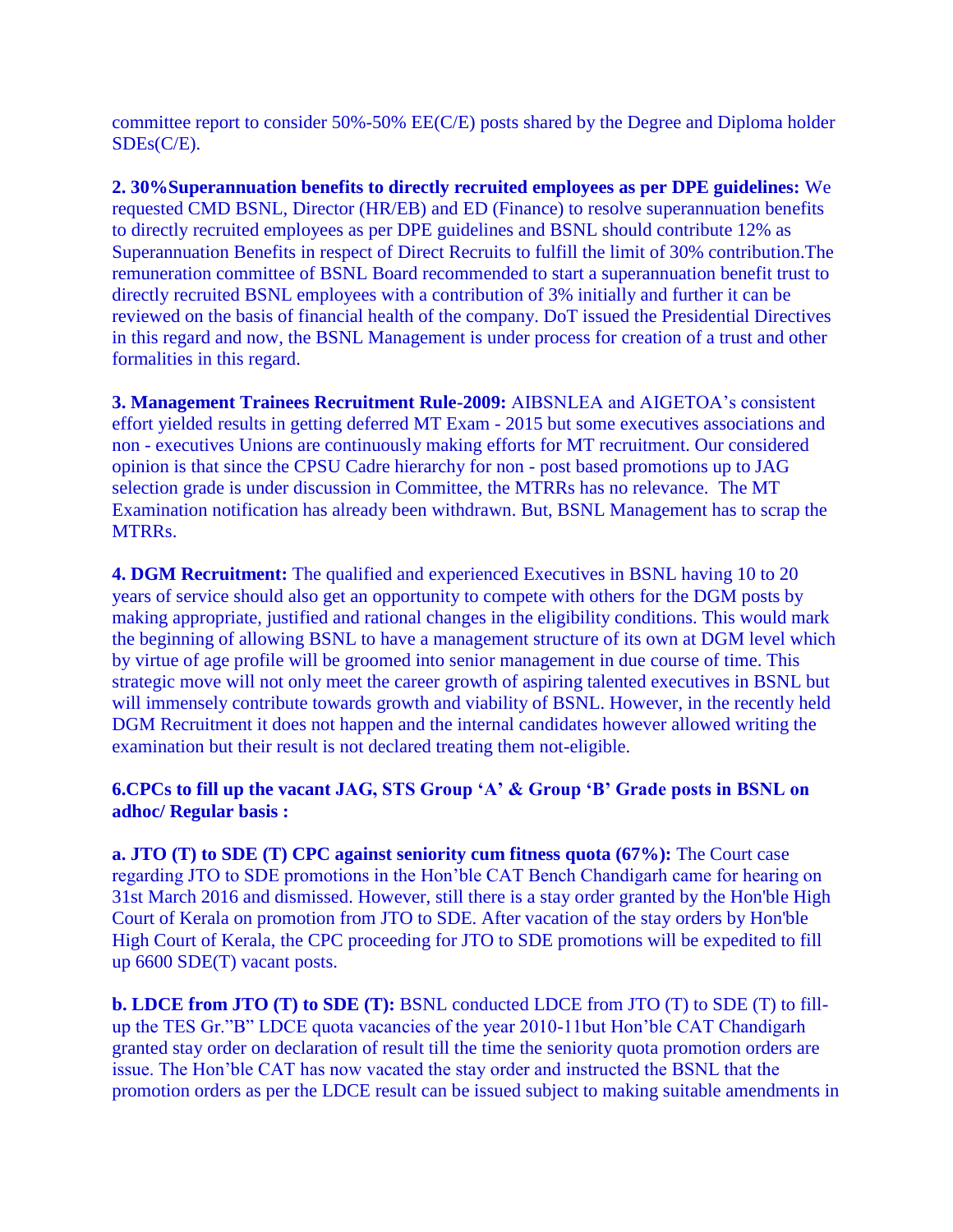the SDE RR restricting reservations on promotions as per the judgment of Hon'ble Supreme Court of India. Now BSNL Management has to take a call on this.

**c. CPC from SDE (T) to DE Regular:** CPC from SDE (T) to DE Regular is in progress to fill up about 750 DEs posts but the promotion orders could not be issued due to stay order on promotions granted by Hon'ble CAT Chandigarh on the basis of SC/ST roster implementation in BSNL. The Hon'ble CAT has now vacated the stay order and instructed the BSNL that the promotion orders can be issued subject to restricting reservations on promotions as per the judgment of Hon'ble Supreme Court of India. Now BSNL Management has to take a call on this.

**d. CPC form DE (T) to DGM (Engg.):** The CPC was initiated to fill-up 480 DGM posts on Adhoc basis one year before but due to pendency of court case promotion orders could not be issued. Now, Hon'ble Supreme Court has delivered the judgment on 21.01.2015 on TES Gr. "B" seniority to re-casted on the basis of Rule – 206 and one expert committee headed by Shri Rammurthy, Retd. Judge of Hon'ble High Court with one member has been constituted to submit report within a period of six months to examine the repercussions on beneficiaries of RR – 1966. After submission of the report by the Committee the case was posted for hearing on 18.04.2016 and thereafter being listed on every Tuesday. But unfortunately, it could not be heard even for a single time due to paucity of the time. After taking the legal opinion from Sr. Advocate of BSNL, Addl. Solicitor General of India on TES Group 'B' seniority pending court cases , BSNL Management decided to expedite CPC and issued 213 DGM promotion orders on 03.03.2016 against which a contempt application was filed by 147 SDEs (LDCE quota) in Hon'ble Supreme Court which was dismissed. Thereafter BSNL Management continued to expedite CPC and issued 445 DGM promotion order on 31<sup>st</sup> March, 2016. Hence in the month March, 2016 about 658 DGM promotion orders have been issued, which has created history. Now, as on date about 350 DGM Posts are vacant for which preparatory action for conducting the next CPC has been initiated.

**e. CPC from JAO to AO:** We continued our efforts to get expedite CPC and finally with our untiring efforts, the promotion orders from JAO to AO of 1552 AOs were issued wherein, majority AOs have been posted in the same circle, only a few AOs about 50 were posted to other circles that to nearby circles. Further CPC to fill up about 600 AO posts could not be initiated due to pending court case in the Hon'ble CAT Chandigarh on SC/ST roster implementation in BSNL. The Hon'ble CAT has now vacated the stay order and instructed the BSNL that the promotion orders can be issued subject to restricting reservations on promotions as per the judgment of Hon'ble Supreme Court of India. Now BSNL Management has to take a call on this.

**f. CPC from AO to CAO Regular/Adhoc:** About 230 CAO (Adhoc) to CAO (Regular) promotion orders were issued in 2014. Further, CPC work of CAO regular promotion was in progress to fill up about 290 CAOs posts on regular basis and 336 CAOs posts of MT quota on adhoc basis but due to stay order granted by Hon'ble CAT Chandigarh, the promotion order could not be issued. The Hon'ble CAT has now vacated the stay order and instructed the BSNL that the promotion orders can be issued subject to restricting reservations on promotions as per the judgment of Hon'ble Supreme Court of India. Now BSNL Management has to take a call on this.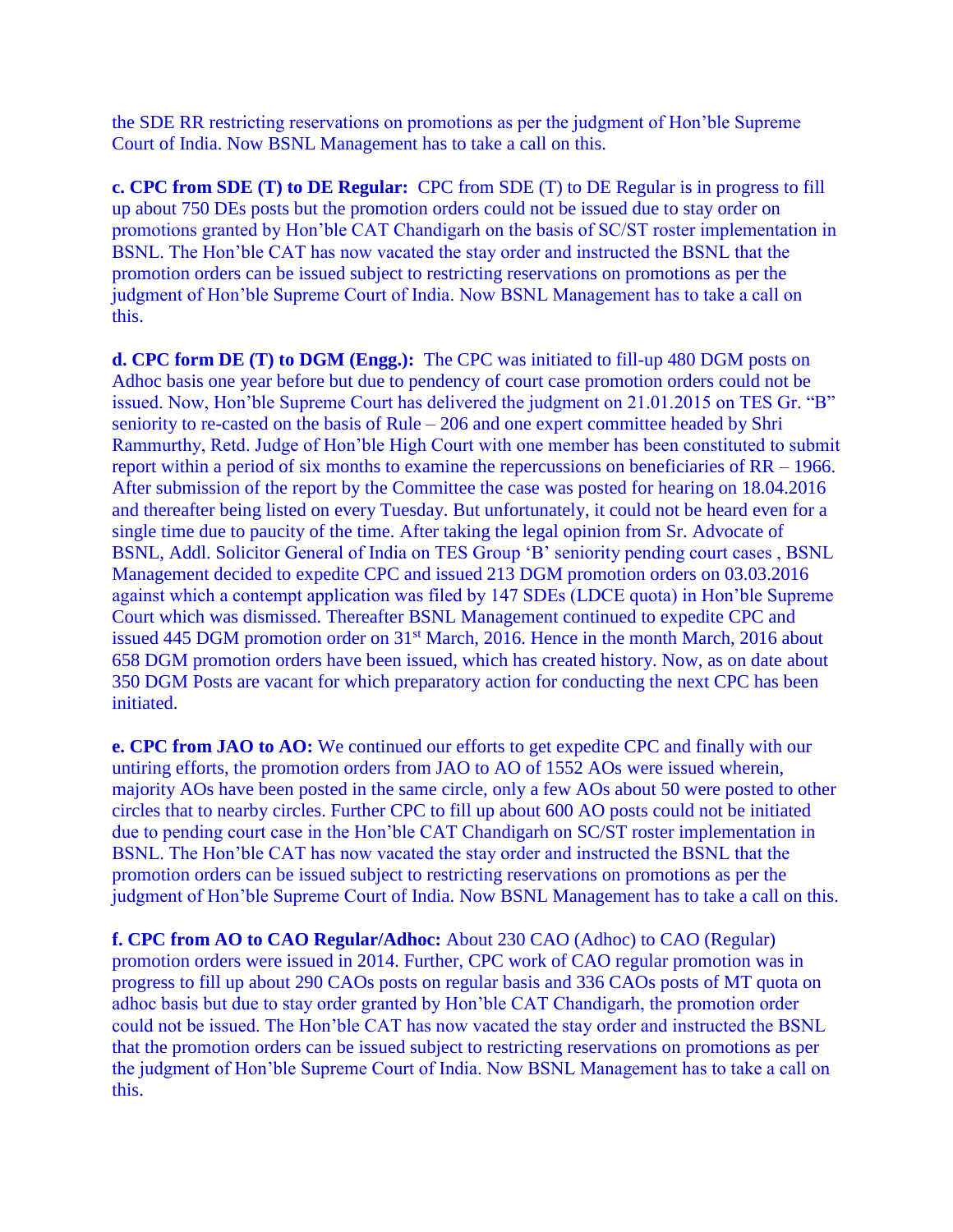**g. CPC from CAO to DGM (F):** Promotion and posting of 160 Nos. Executives of STS level of Telecom Finance to JAG level on regular basis were issued in 2014. Recently, with the continuous efforts of AIBSNLEA, Promotion and posting of 234 Nos. Executives of STS level of Telecom Finance to JAG level on Adhoc basis have been issued on 09.09.2016.

**h. CPC from JTO (E) to SDE (E):** CPC from JTO (E) to SDE (E) to fill up about 8 SDEs (E) vacant posts is completed for 2013-14 vacancies. The posting orders are issued in 2014 and at present no vacant post is available in Electrical wing.

**i. CPC from SDE(C/E) to EE(C/E):** AIBSNLEA's consistent efforts yielded results in getting released the promotion and posting orders in respect of 114 SDE (E) to EE (E) posts on adhoc basis. Similarly, efforts were being made to get promotion and posting orders for 150 EE posts in Civil Wing also but due to stay order at the  $11<sup>th</sup>$  hour the orders could not be released.

**j. CPC from EE(E) to SE(E):** Due to AIBSNLEA's consistent efforts CPC from EE(E) to SE(E) to fill up about 20 (Twenty) vacant SE(E) posts was completed and promotion orders were issued.

**k. CPCs to fill up vacant AEs(Arch) and SDEs(Arch) Posts:** All vacancies of AEs/SDEs(Arch) have been filled up.

**l. CPC from JTO(C) to SDE(C):** The CPCs from JTO(C) to SDE(C) was completed to fill up about 64 SDE(C) posts. The management has issued notification for LDCE for promotions against 89 vacant SDE (C) posts.

**m. CPC from EE (Civil) to SE (Civil):** All the excising vacancies of SE (Civil) have already been filled–up.

**n. Promotion orders from Assistants to Section officers and personal Assistant to Private Secretaries in the erstwhile CSS and CSSS:** These Executives are posted mainly in the BSNL Corporate Office. The promotion orders for them are being issued on regular basis and time to time.

**o. Issue of promotion order from JTOs (TF) to SDEs (TF) on regular basis, SDE (TF) to DE/AGM (TF) and DE to DGM (TF):** The promotion orders from JTOs (TF) to 26 SDEs (TF) were issued, CPC from SDE (TF) to DE/AGM (TF) and DE to DGM (TF) were expedited and promotions order were issued.

**6. Serious anomalies in the TES Gr. 'B' officers' seniority lists:** Hon'ble Supreme Court CA No. 4339 of 1995 dated 28.09.2006 and CP Civil No. 248 of 2007 in CA No. 4339 of 1995 dated 25.03.2008 in the judgment directed the respondent that they shall rearrange the seniority in terms of the principals laid down in P.N. Lal's case restoring their earlier position and shall not put any employee over and above the present petitioners on the basis of the seniority in the service in the entry year. While implementing the above judgment DoT/BSNL has re-casted the seniority of 45+20+9+4=78 (about) TES Gr. 'B' officers only whereas, thousands of TES Gr. 'B' officers are to be provided similar benefit. Now TES Gr. 'B' officers promotions to DE is being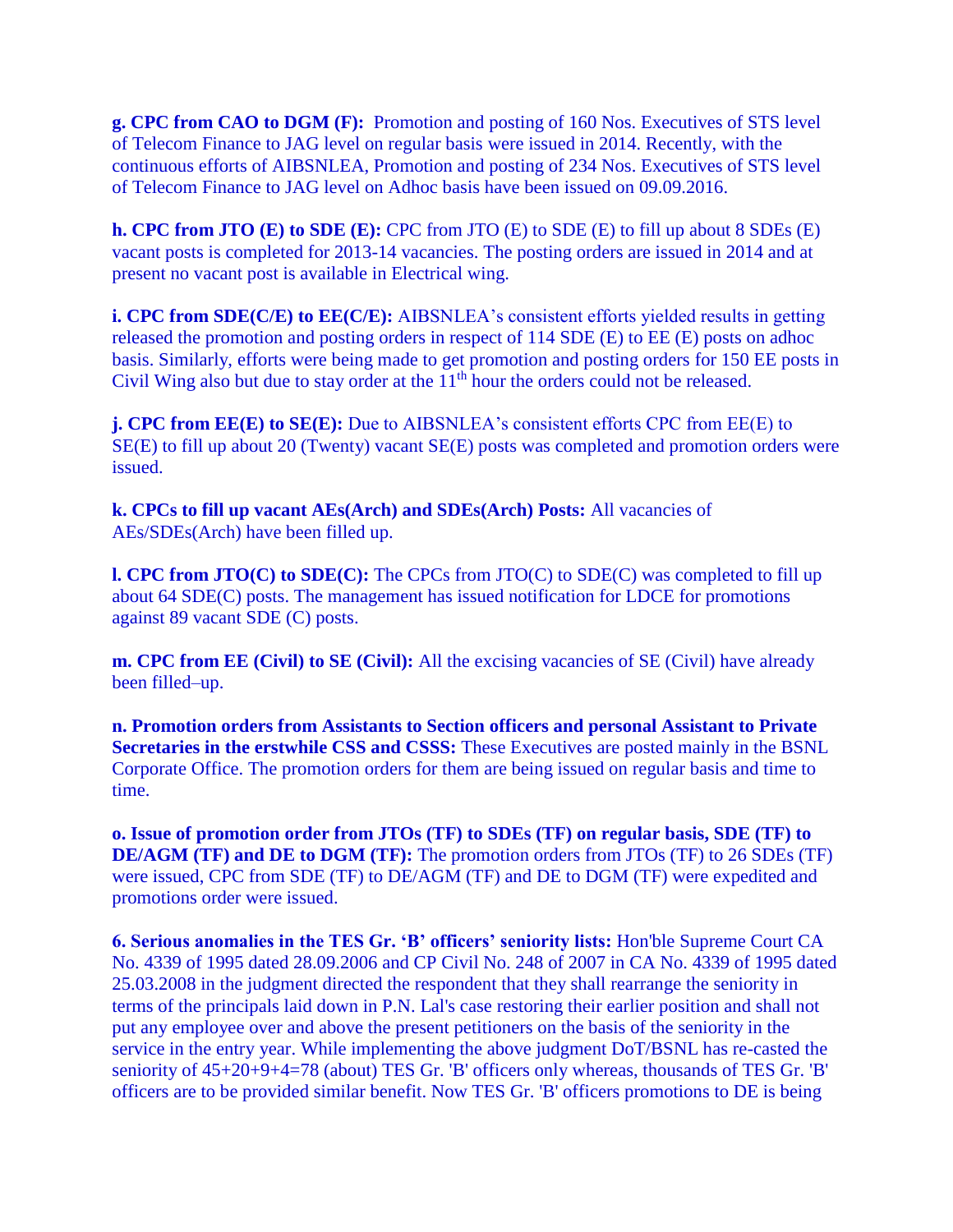issued on the basis of two seniority lists i.e. one on rule-1966 and another on para rule-206 basis. It has caused serious anomaly and heart burn to the TES Gr. 'B' officers in BSNL. Regarding implementation of Rule-206 or Rule-1966, BSNL Management has filed SLP in the Hon'ble Supreme Court for clarification. Hon'ble Supreme Court has delivered the judgment on 21.01.2015 on TES Gr. "B" seniority to re-casted on the basis of Rule – 206 and one expert committee headed by Shri Rammurthy, Retd Judge of Hon'ble High Court with one member has been constituted to submit report within a period of six months to examine the repercussions on beneficiaries of RR – 1966. After submission of the report by the Committee, the case was posted for hearing on 18.04.2016 and thereafter being listed on every Tuesday. But unfortunately, it could not be heard even for a single time due to paucity of the time.

#### **270 SDEs seniority case:**

The Hon'ble Supreme Court on 12.5.2008 passed an interim order for maintenance of **"Status quo".** Inspite of the said interim order BSNL issued promotion order for the posts of DGM to 172 DE/AGM out of 270 SDEs on 8.2.2012. Contempt petition no. 403 of 2012 was filed by promote Sh. M. Shamugam for initiating contempt processing against contemnor CMD BSNL and other officials of BSNL. The said contempt petition no. 403 of 2012 was listed before the Hon'ble Supreme Court on 26.7.2013 and the Hon'ble Court issued show cause notices and directed for personal appearance of contemnors CMD, BSNL, Director(HR) and AGM (Pers.) of BSNL. The Contempt Case was heard on 23<sup>rd</sup> Sept 2013 and disposed of but next date of hearing is yet to announced.

#### **147 SDEs (LDCE Quota) retrospective seniority case:**

AIBSNLEA's OA 2126/2009 in Principal Bench CAT, New Delhi reference mentioned in the Operative portion of the judgment on 147 SDEs (LDCE Quota) retrospective seniority case:

*"We have to remind ourselves, some more are waiting in the wings, watching the proceedings, to jump on at the appropriate time. We cannot, but, record our deep anguish and displeasure at such conduct. We say this, because, the matter has been raised in various Benches of the Central Administrative Tribunal in Chandigarh, Cuttack, Calcutta and the Principal Bench with varying results. We only notice the proceedings pending before the Principal Bench (Judicial I) Delhi of the Central Administrative Tribunal, in O.A 2126/2009 wherein all the 147 merit based candidates are stated to be parties. We have been taken through the order of the Principal Bench dated 21.9.2011 wherein the proceedings pending before the various Benches were noticed, while considering the application for reference to a larger Bench. The Principal Bench has referred to OA No.86/2009 which challenged the seniority of the 147 persons as also the stay order of this Court dated 18.2.2010. The Principal Bench in paragraph 11 held so:*

Contention raised by the counsel for the respondents before us is that since two contradictory views have been expressed by different Benches of the Tribunal, namely, Ernakulum Bench and Chandigarh Bench, the matter should be referred to the Full Bench. We, however, of the opinion that even if the matter is referred to the Full Bench, no purpose would be served because ultimately this very issue is pending before the Hon'ble High Court of Kerala. Once the Hon'ble High Court of Kerala gives its view, it would be binding not only on the parties but also on the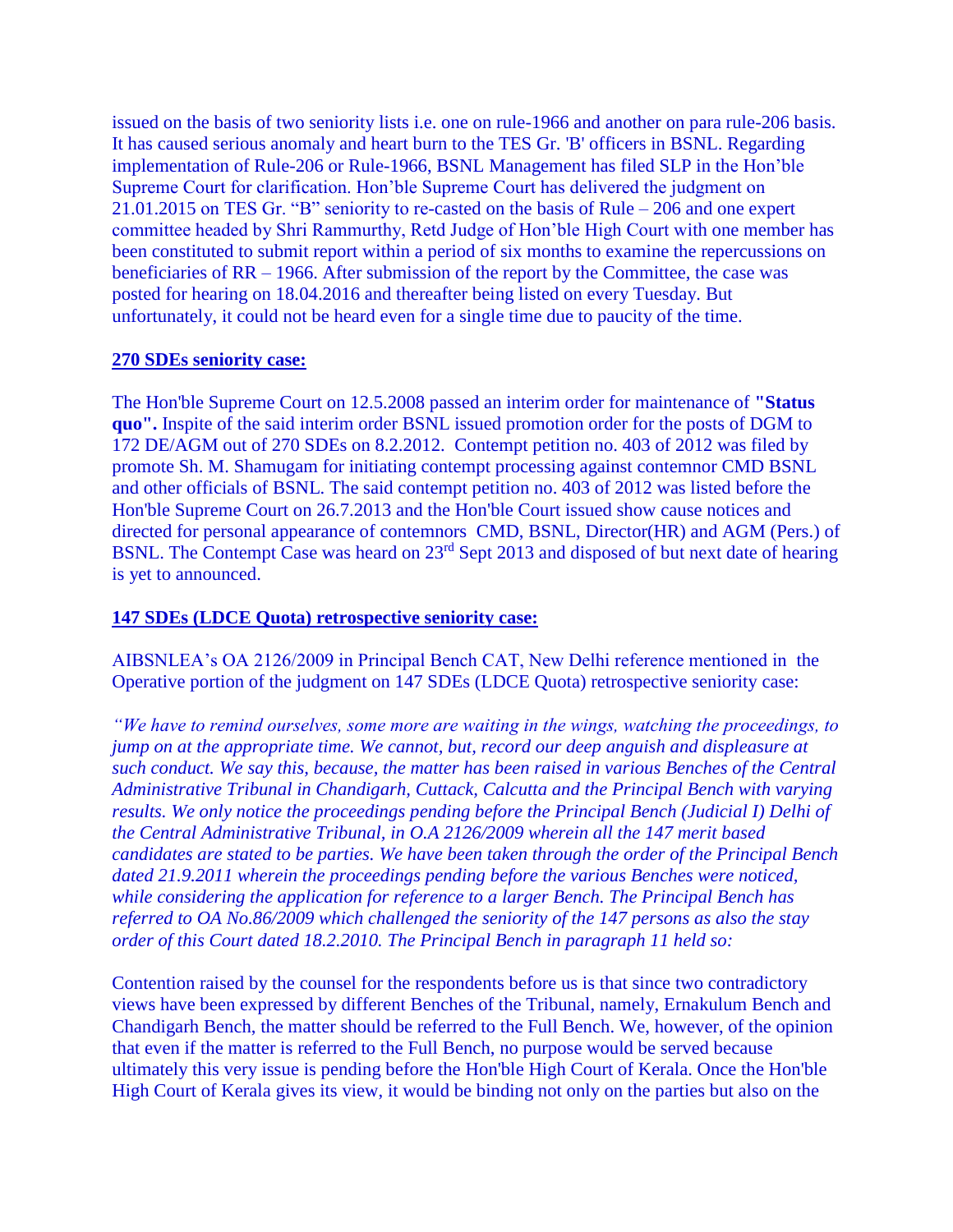Tribunal unless, it is upset by the Hon'ble Supreme Court or by some other High Court in some other proceedings. At that time the matter can be finally resolved."

BSNL filed an SLP in the Hon'ble Supreme Court along with other respondents. The last date of hearing was 18<sup>th</sup> April 2016 and thereafter being listed on every Tuesday. But unfortunately, it could not be heard even for a single time due to paucity of the time.

**7. Restructuring of AD (OL) Cadre:** The committee constituted under the Chairmanship of Addl. GM (Estt.) has submitted the report to the competent authority recommending to revise the pay scale of AD(OL). The Pers. Cell has received the clearance / comments of EF Cell and on that basis the revised proposal with matching saving concept is being processed to the competent authority for approval wherein the pay scales of AD(OL) will be at par with SDE/AO and 25% Sr. Hindi Translator posts are being upgraded equivalent to JTO cadre. After the approval of the competent authority in BSNL the case has been referred to DoT for ratification where it is being examined by the Estb Cell. Final orders will be taken after the concurrence of Finance Wing / DoT.

**8. Regularization of offg. JTOs:** The suggestion put forward by AIBSNLEA in the matter of regularization of the remaining officiating JTOs by a onetime personal upgradation, is the correct feasible and viable solution. On the basis of legal opinion BSNL Management decided to modify the JTO RR 2001 and accordingly a committee was constituted wherein AIBSNLEA submitted suggestions/views and finally committee submitted report to frame the new JTO-RR-2014. After the approval of BSNL Management Committee and BSNL Board, the regularization of the Offg JTOs started and now all the officiating JTOs have completed their Phase-II training and joined as regular JTO.

AIBSNLEA filed case in the Hon'ble Principal CAT Delhi for granting FR-22(1)a(i) pay fixation benefits to the Officiating JTOs and got favorable judgment which has been implemented partially in most of the circle. That is over payment recovery has been stopped. But, pay has been reduced as per the corporate office letter dated 22.12.2015. AIBSNLEA pursuing for the extension of FR 22  $(1)(a)(i)$  benefits to the officiating JTOs.

**9. Allowing to exercise option to Departmental JAOs on their promotion:** The pay anomaly case of departmental JAO-2010 batch joined after  $7<sup>th</sup>$  May 2010 was taken up by AIBSNLEA and got settled favorably.

**10. E1+5 Increments benefit to JTO (SRD), JAOs 2013 batch and PAs:** The BSNL Management Committee has cleared the proposal of E1+5 Increments benefit to JTO (SRD), JAOs 2013 batch and PAs which is still pending for BSNL Board approval.

**11. Antedating of pay - anomaly due to accrual of increment of Junior earlier than the senior after fixation of pay in revised pay scale implementation of 2nd PRC:** We further requested to restore the original order dated 23.09.2009 wherein provision for ante-dating the increment of the senior to that of the junior was envisaged. Alternatively, management can think of any other solution that will address the issue of anomaly wherein the junior does not draw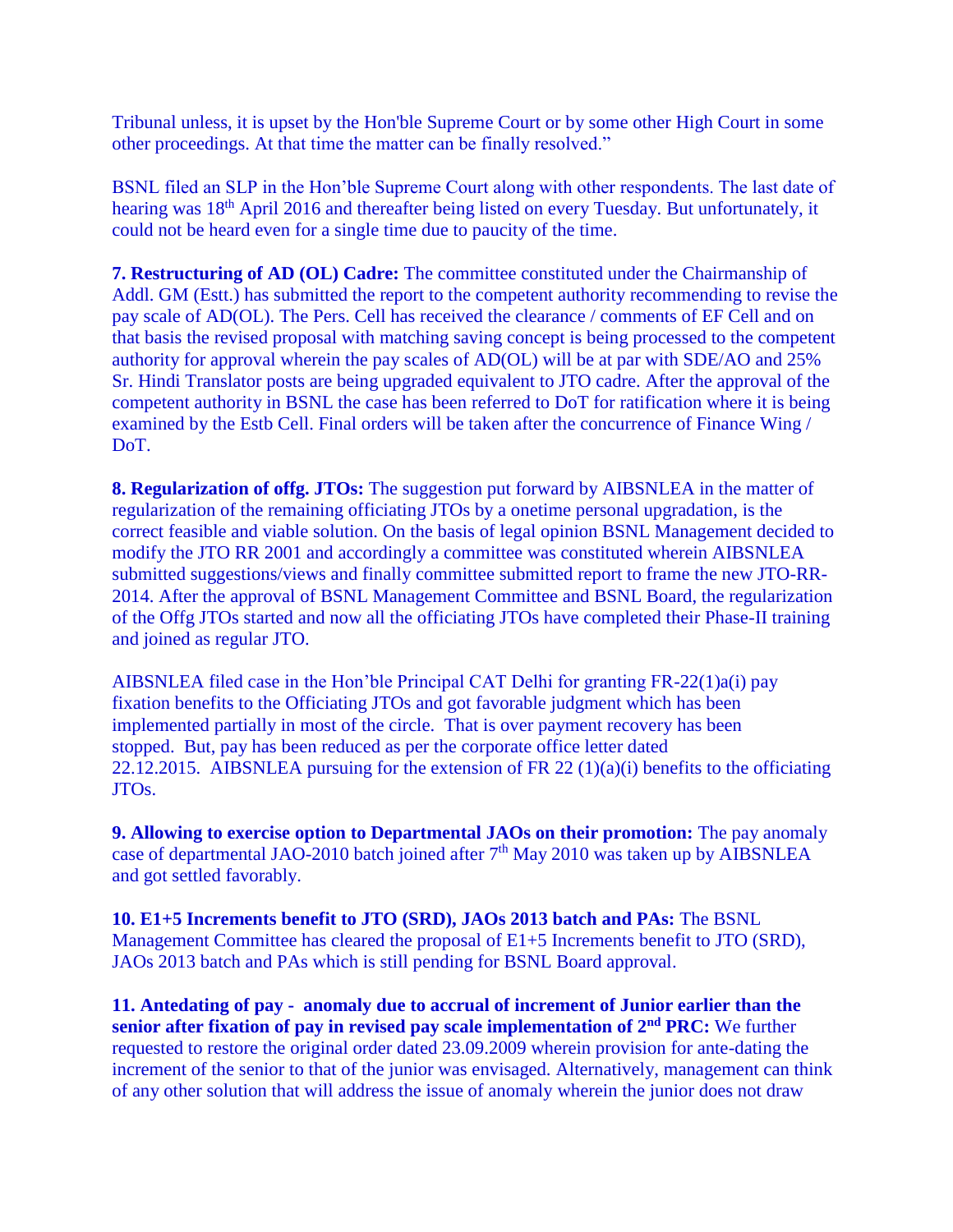more pay than the senior and also the senior does not face any drop in his basic pay which he/she will be drawing by virtue of the 3% annual increment provided in the rule. The Committee constituted to examine the case has not recommended changing the present order. We will still continue to pursue the case till its resolution to our satisfaction.

**12. Implementation of DPE order for payment of 78.2% IDA fitment benefit w.e.f. 01.01.2007 in BSNL Pensioners:** DoT has issued Presidential Directives and orders for implementation of 78.2% IDA pay fixation for existing BSNL employees on 10.06.2013. Similarly now, DoT has also issued Presidential Directives and orders for implementation of 78.2% IDA pay fixation for BSNL Pensioners also.

**13. Payment of pension contribution of the IDA pay scales:** We requested to BSNL Management to take up the matter with DoP&T/DoT for modification in payment of pension contribution from highest of IDA pay scale to the actual basic pay from BSNL. As the case was referred to DPP&W and DOP&T by DoT and now DoT vide letter no. 7-45/2008/TA-I/409-433 dated 01.03.2012 submitted that Ministry of Finance (Department of Expenditure) has not concurred the above proposal. Hence the Pension contribution in respect of absorbed BSNL employees are to be recovered as per the previous methodology as stipulated vide DoT letter no. 7-45/2008/TA-I/409-433 dated 25.02.2010.

**All the Circle Secretaries presented the activities already taken in connection with the membership verifications, further proposed activities for the remaining period, membership strength, anticipated votes in the membership verification for AIBSNEA, support and activities of AIGETOA, strength of AIBSNLEA and weakness of AIBSNLEA, wherein we have to concentrate more, weakness of other participant associations, etc. with various suggestions**

## **Report on the Open Session**

**Shri R.C. Arya, CGMT Rajasthan circle along with Shri G.P. Verma GM (F) and Shri Shashikant, GM (HR & A) of Rajasthan Telecom Circle attended the Open Session.**

**Rajasthan Circle, AIBSNLEA welcomed all the dignitaries on the Dias and felicitated CGMT Rajasthan by presenting a bouquet and a Shawl.**

**Com. M K Marodia, CS AIBSNLEA Rajasthan welcomed all the dignitaries present in the meeting.**

**Shri Verma GM (F) in his address mentioned that the Bad time of BSNL had already gone and is now moving towards good days. In the year 16-17, BSNL is expecting a profit which**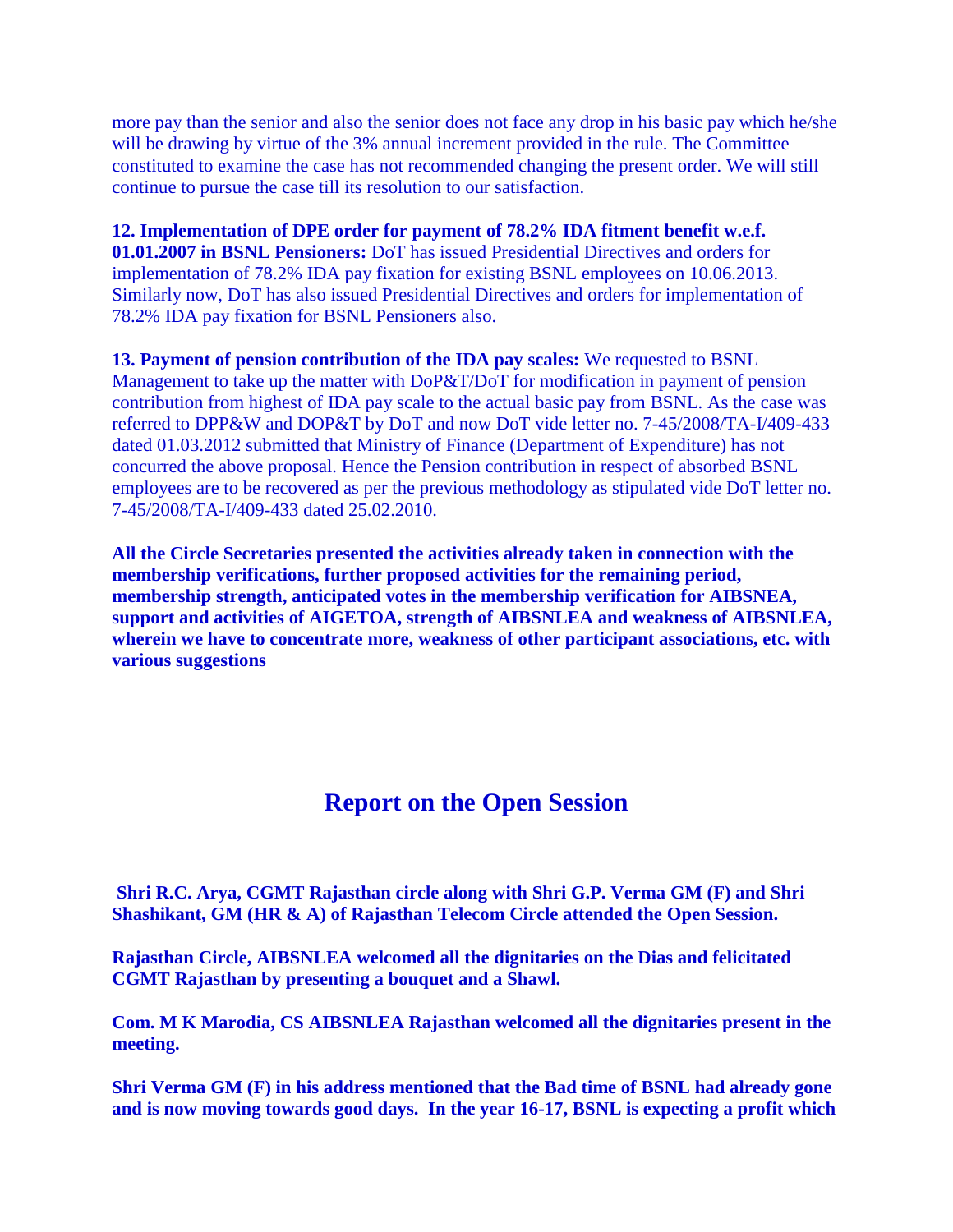**will have effect on the 3rdPRC. He mentioned that Rajasthan Circle is performing well and appreciated the staff and officers of Rajasthan. He also mentioned that the Revenue growth of the Rajasthan Circle is highest in the country. Congratulated the AIBSNLEA for the support**

**Shri Shashikant, GM (HR & A), Rajasthan Circle in his address thanked for inviting him for the meeting. He has assured all support from the administration of Rajasthan Circle and will help in resolving all the grievances of the executives.**

**Com. Ravi Shil GS AIGETOA in his address thanked AIBSNLEA Rajasthan Circle for inviting him in the Open Session. He has mentioned that the MTRR recruitment has been cancelled by the management due to the continuous efforts of the AIBSNLEA and AIGETOA. He appealed all the executives to vote for the AIBSNLEA to become No.1 so that the MTRR itself can be scrapped.**

**He mentioned the status of the pay scale implementation case at the DoT level. He mentioned that if executives needs more than one promotion they will have to vote for the AIBSNLEA the association which is really working for the benefits of the entire executive fraternity. He requested to get success in convincing the executives about the efforts of our association as compared to the vested interest of the circle office bearers of certain associations**

**He also mentioned about the T U activities for achieving the issue of the pension contribution for the Direct Recruit executives. He has requested CGM Rajasthan to use his good office with the BSNL Management to settle the superannuation benefits of the Direct Recruit executives. He appealed all the executives to struggle until the genuine demand is achieved.**

**He mentioned that in-spite of the marriage of his son, Com. Prahlad Rai, GS AIBSNLEA is holding and attending the meeting with the leaders through out the country and under his leadership all the executives will get their genuine demands, the only need is to support AIBSNLEA and vote for it.**

**Com Prahlad Rai, GS AIBSNLEA in his addressed welcomed one and all. Com. GS mentioned that the meeting is being held at crucial juncture during the membership verification. He mentioned that though we have already taken various activities, we have still time to reach to each and every executives and make aware of the executives that AIBSNLEA is always working for the benefit of the executives. He thanked Com. Ravi Shil Verma, GS AIGETOA and his team for extending unconditional support to the AIBSNLEA. He appreciated the AIBSNLEA Rajasthan Circle in taking the opportunity to welcome the new CGM of Rajasthan Circle and other Senior officers.**

**He mentioned about the history of formation of AIBSNLEA consisting of executives of the entire executive fraternity and its activities and the equal treatment to all disciplines of executives irrespective of their strength of membership. He briefed about the entire activities of AIBSNLEA right from its formation and the cases settled.**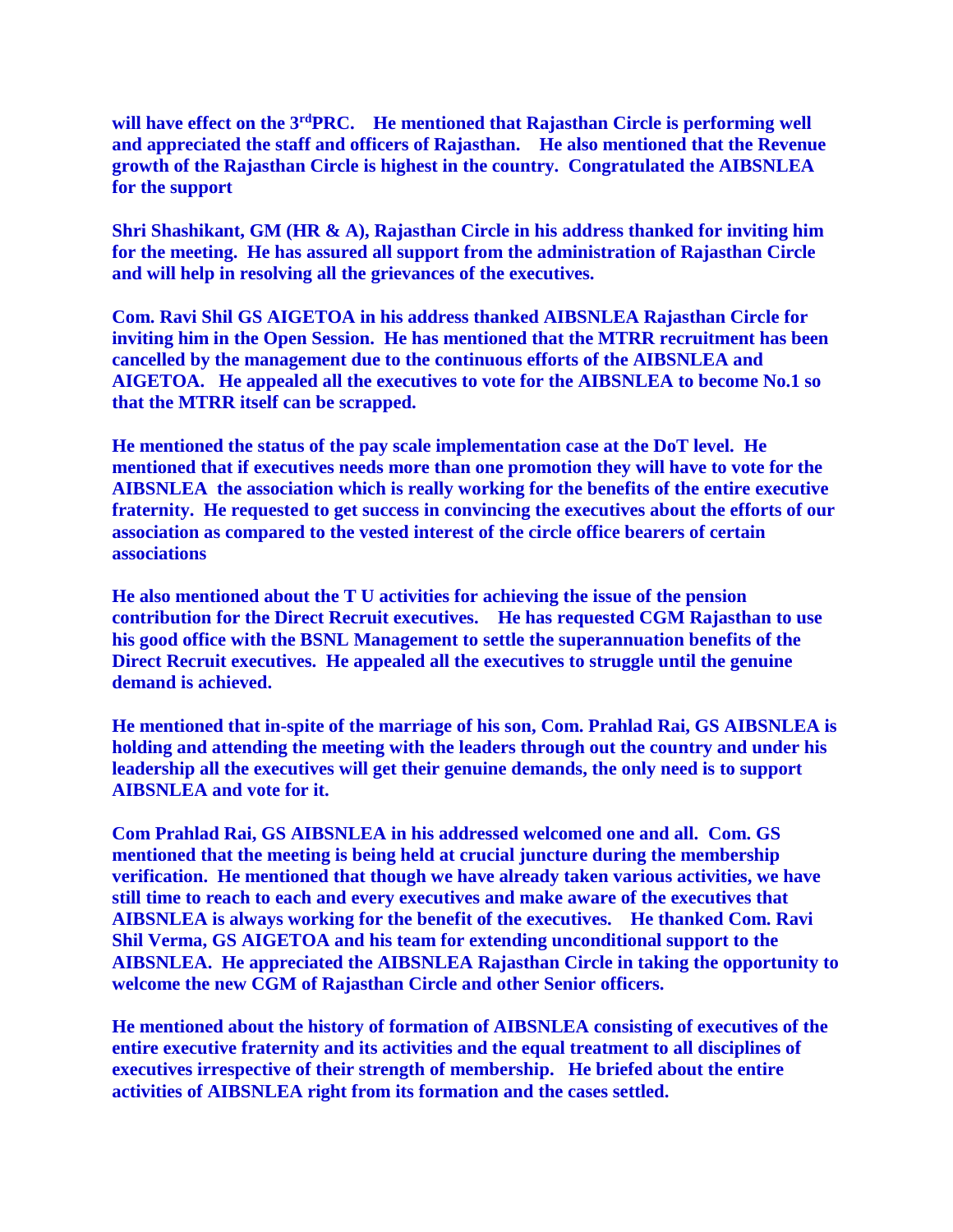**He demanded that based on the operative profit, the pay scale of all the staff and officers along with the pensioners should be revised.**

**He also mentioned that AIBSNLEA will ensure the need of superannuation benefits to the Direct Recruit executives and all out efforts are being taken jointly with the AIGETOA.**

**He also mentioned that AIBSNLEA is always working for the benefit of the executives and the efforts have yielded many results in stopping the VRS, unbundling the copper conductor, etc. He mentioned that BSNL is not a sick industry and we can very well.**

**He opined that under the leadership of Shri R C Arya ji CGM, Rajasthan Circle will make more profit and will meet the expectations of the BSNL management and wished all success to the CGM in his efforts to improve the Rajasthan Circle and extended all the support from the AIBSNLEA.**

**Shri R C Arya, CGM Rajasthan in his address mentioned that both GSs Com Prahlad Rai and Com. Ravi Shil Verma are best workers as far as the BSNL is concerned and they are also discharging their duties as GSs without harming their official work.**

**CGM in his speech mentioned that BSNL has very good expertise in IT and can extend any sort of support to any Govt. organization and requested to make use of our expertise. He also mentioned that a dedicate group can be formed at Corporate office level and extend service to outside country also.**

**He mentioned that our existing executives are having expertise in technical works and BSNL is in need of the marketing expertise. Separate marketing strategy is to be worked out. No Govt. can think of closing the BSNL which is handling many vital roles in the telecom industry.**

**The private operators are not fulfilling the service conditions and violating many aspects which BSNL cannot do. He also mentioned that the presence of private operators is also necessary in the country and due to the presence of BSNL only private operators are providing the services at a reasonable and affordable tariff.**

**BSNL is introducing NGN technology which many of the private operators have not yet introduced and NGN can cater many facilities which are the need of the hours. Multiple VAS are available in NGN. NGN can provided centrex facility on an all India basis. The technology also support other technology switches also. He has briefed about the WIFI hot spot benefits. He also mentioned that the executives of BSNL should be proud of handling the highest technology of the world.**

**He requested all the executives to work hard for the growth of BSNL. He also mentioned about the formation of contingency fund and requested all the associations to sit with the BSNL management and work out some methodology.**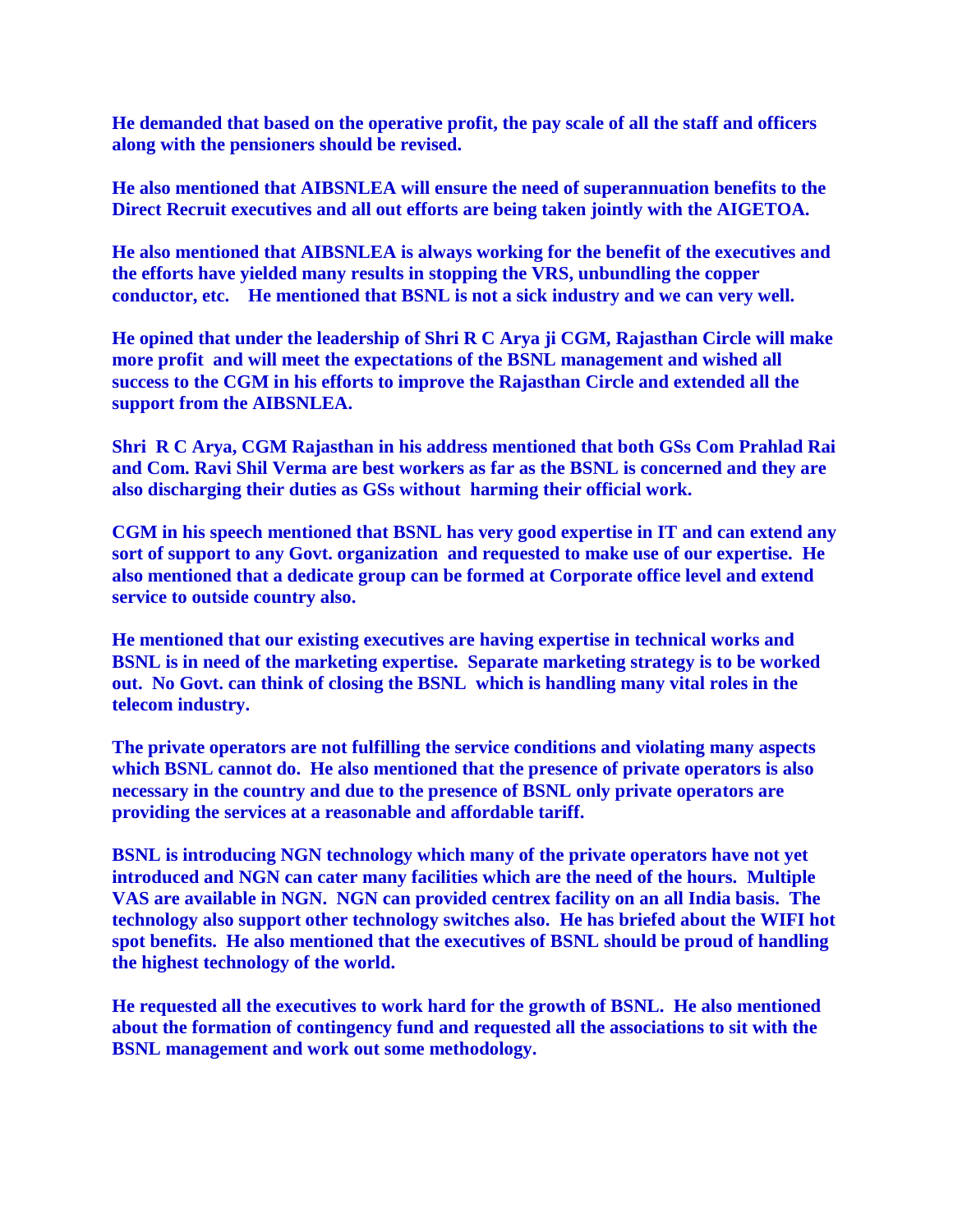**He mentioned that the full efficiency comes only when you feel that BSNL is your own organization and if you work according to the instructions, you do work with full dedication the result also will be accordingly affect.**

**Com. M K Marodia, CS Rajasthan assured full support to the CGMT Rajasthan and his team in achieving the targets.**

**Com. Sivakumar, President CHQ, AIBSNLEA extended vote of thanks. The Open Session concluded with National Enthum.**

# **Central Office Bearers (CHQ), Advisors, Consultants and Circle Secretaries Meeting**

**Com. N L Sharma, AGS (HQ) updated the status of printing of Diary 2017. He requested all the Circle Secretaries to send the consolidated order of the Diary from the circle and avail the discount offer.**

**OS (W), OS (E) & OS (N) presented the report about the performance and membership of the respective circles in their jurisdiction.**

**AGS (HQ), AGS (ENGG), AGS (F), AGS (GD), AGS (CE/ELEC/ARCH), presented their reports**

**Com. Ajay Kaswan, AGS (DR) suggested to concentrate on the free floating members and requested all to contact such members and brief about the achievement of the AIBSNLEA and AIGETOA. He also suggested that the efforts being taken by both should be displayed on the websites so that the members can see it. He also suggested that the leaders should try to clear the mis-understanding of the individual members and as far as possible should try to avoid conversations of conflict nature.**

**Advisors and Consultants also expressed their views on the membership verification and measures to be taken to get maximum number of votes and expressed their willingness to support at any extend possible.**

# **08-11-2016**

Comrades of ITPC & Civil/Electrical Wing will vote in WB Wing,So they are requested to check the voter list at website of AIBSNLEA/WB [\(click](http://aibsnleawbtc.org/)  here [www.aibsnleawbtc,org\).](http://aibsnleawbtc.org/)BS North & South are requested to co-ordinate in this regard.

# **08-11-2016**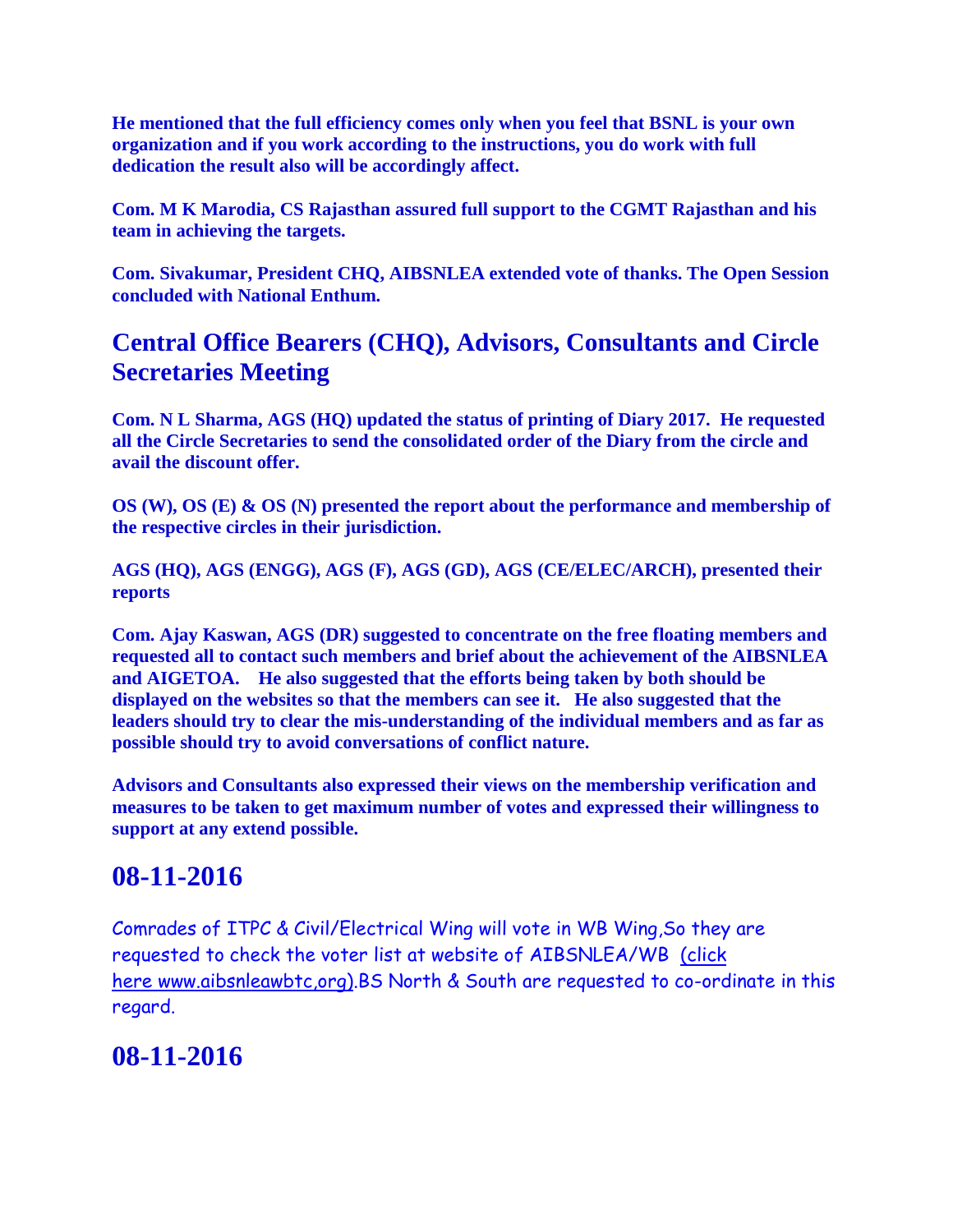Vijaya Sammilani of AIBSNLEA/TB Branch held on 07-11-2016 at CTRC Room.Branch President Com.Susmita Nag conducted the programme. BS welcomed all & congratulated the dignitaries.President ACS,OS and other OBs of Circle were present.Com.Saikat Das CS & Com.Sadhan Mondal President AIGETOA/CTD attended the occasion. Our members presented song & recitation. Com.N K Das BS/Central Branch offered Synthesizer playing.More than 50 members present there enjoyed the programme very much.

President,ACS AIBSNLEA & CS AIGETOA congratulated the organisers for such an arrangement & gave clarion call to vote AIBSNLEA in Sl.No.1 on 7th December 2016 to make us a clear winner.

## **07-11-2016**

CEC meeting of AIBSNLEA Circle on 03-11-2016 & Joint CEC meeting of AIBSNLEA & AIGETOA held discussion regarding forth coming Verification on 7th December 2016.It has been decided to make joint campaign programme in every work spot & set up mechanism for 100% polling in our favour.In order to work out smoothly Booth level joint committee has been formed.(see above). On 19-11-2016 Com.Shivakumar President,AIBSNLEA,CHQ will visit CTD,**A meeting will be held on that day at 8 Hare Street Club Room at 2-00 PM.All members specially of TB & TBZ Branch will attend the meeting. On 28-11-2016 Com Prahlad Rai GS,AIBSNLEA & Com.Ravi Shil Verma GS,AIGETOA will address a mammoth gathering at TB East gate.** We should organise it in a befitting manner. Com.CS as OS(E) CHQ will go on tour of whole East Zone hence rest of the OBs of Circle should take care to make the programme successful. ACS(HQ) will look after it.

Tour programme of all exchanges under CTD will be from 29-11-2016 to 05-12- 2016.All BS are requested to finalise it in consultation with booth committee.

### **05-11-2016**